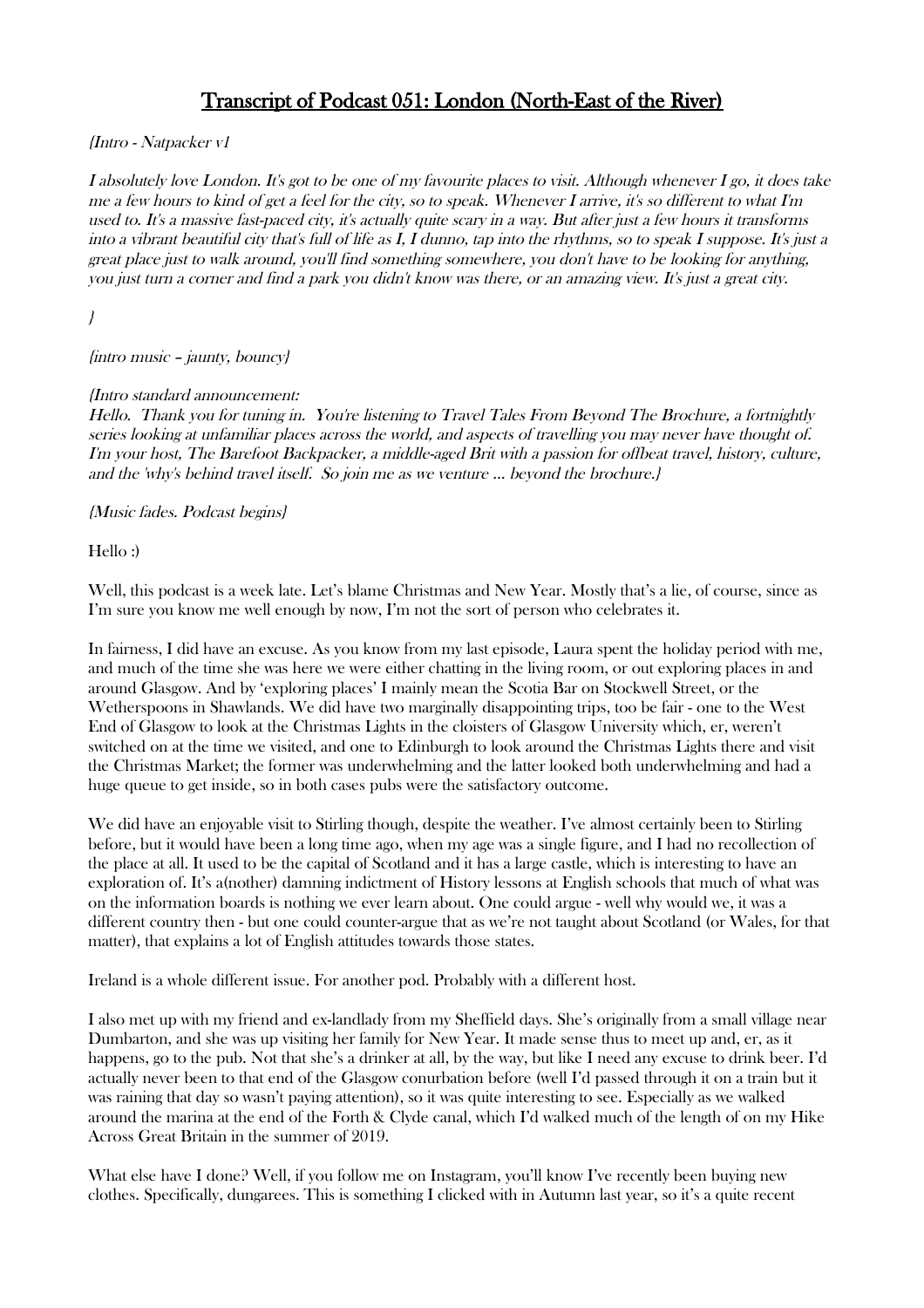thing, but I'm really taken with the vibe and style. I have two new pairs; one which is a speckled paint design from Locket Loves, who I get all my funky running leggings from, but I may have overestimated how fat I am so they're really baggy. Very, very, comfortable though, and they have there waist pockets you could hide a badger in. They're also really long - like, I'm not the standard market for these leggings but they reach to my ankles, which is pretty awesome. The other pair are from Run&Fly, via Minimum Mouse, and they fit better because I didn't overestimate, they have a nice blue daisy motif, obviously, and they have a chest pocket as well as the side pockets. These though, and I bought them specifically and despite this, call it an experiment on my part, they're 'shorts', so the leg ends are just above the knee. I'm really body dysphoric about my legs, but my theory was that by buying them, I could force myself to get used to how they look, and get over that internalised issue. Or I could just wear them with leggings. While not the weather for them at the moment (have you ever \*been\* to Glasgow?!), I have worn them 'in public' a couple of times and I've felt surprisingly more comfortable than I expected in them.

We won't yet talk about the tertiary feelings I had when I was wearing them. My identity is very ... shall we say, flexible, it appears.

I've also discovered the existence, related, sort of, of an LGBTQIA+ running group in Glasgow, as they're acting as the marshals and volunteers at my local Parkrun's most recent race. I haven't had the social nerve to actually go visit them yet but I'm working on that. Indeed I'm in a pub writing the introduction to this episode on the evening that they meet up. But I have time. Also, I'm slightly unfit, because, you know, not done a lot over Christmas and New Year, because I got distracted by someone who's a bad influebce.

Anyway. This is the third episode where I talk about London. It's strange to think this was only going to be one. Who knew there was so much to say about London's suburbs? Not me. Well, I mean, given the paucity of contributions, almost none of you either, but that's another story. Or maybe I just waffle too much.

This episode will look at those boroughs north of the River Thames and east of an arbitrary line I created because I figured my last episode was too long. The logical boundary would have been either the A1 or the River Lea, but neither turned out quite suitable. But we begin this episode with a borough that's kind of Inner City, one that's very often visited, but which is mostly only ever really passed through. Ladies, Gentlemen, and Esteemed Friends, I give you … Islington.

## {section-dividing musical ident}

I wasn't sure whether or not to include Islington, given that it's a fairly central borough and once which, like Hillingdon from the last episode, sees an awful lot of tourists pass through given that the King's Cross St Pancras rail terminals lie right next to it. But they're in Camden. And I'm going to use this opportunity to vaguely rant about Camden Borough for a moment. Not for the same reason as Laura in the first London episode though, no this is much more geographic. Camden is a very odd shape, and it's bigger than you think. Most people when they think of Camden, think of Camden Town, the markets, that sort of thing. But no. When walking through central London, when going 'oh where's that', the answer seems to be invariably Camden. Euston and King's Cross stations? Camden. British Library? Camden. Fitzrovia and Bloomsbury? Camden. Gray's Inn Court (posh buildings, posher lawyers)? Camden. Jewish Museum? Camden. Hampstead Heath? Camden. Primrose Hill? Camden. BT Tower? Camden. Highgate Cemetery? Camden. Of course it is. Because everything's in feckin' Camden. Even Drury Lane, famous for being in theatreland, it's partly in Camden. If the border were one street further south, it'd be touching Covent Garden.

I could probably do an entire podcast on Camden Borough. But I probably won't.

#### Anyway. Islington.

Now I said at the start of my first of these London episodes, I wanted to track London outside of the Monopoly board. But here we have an exception. Because I'm fond of exceptions, and breaking my own rules.

Now, in case you're lucky enough to not be aware, Monopoly is one of the standard board games beloved by families, especially at Christmas or on long Winter Sunday evenings. It's a weird choice for a family favourite, in the sense that its whole gameplay seems to be to cause as much harm to your competitors as possible – it's a regular cause of arguments and fallings out, and very often the game ends not when someone wins as when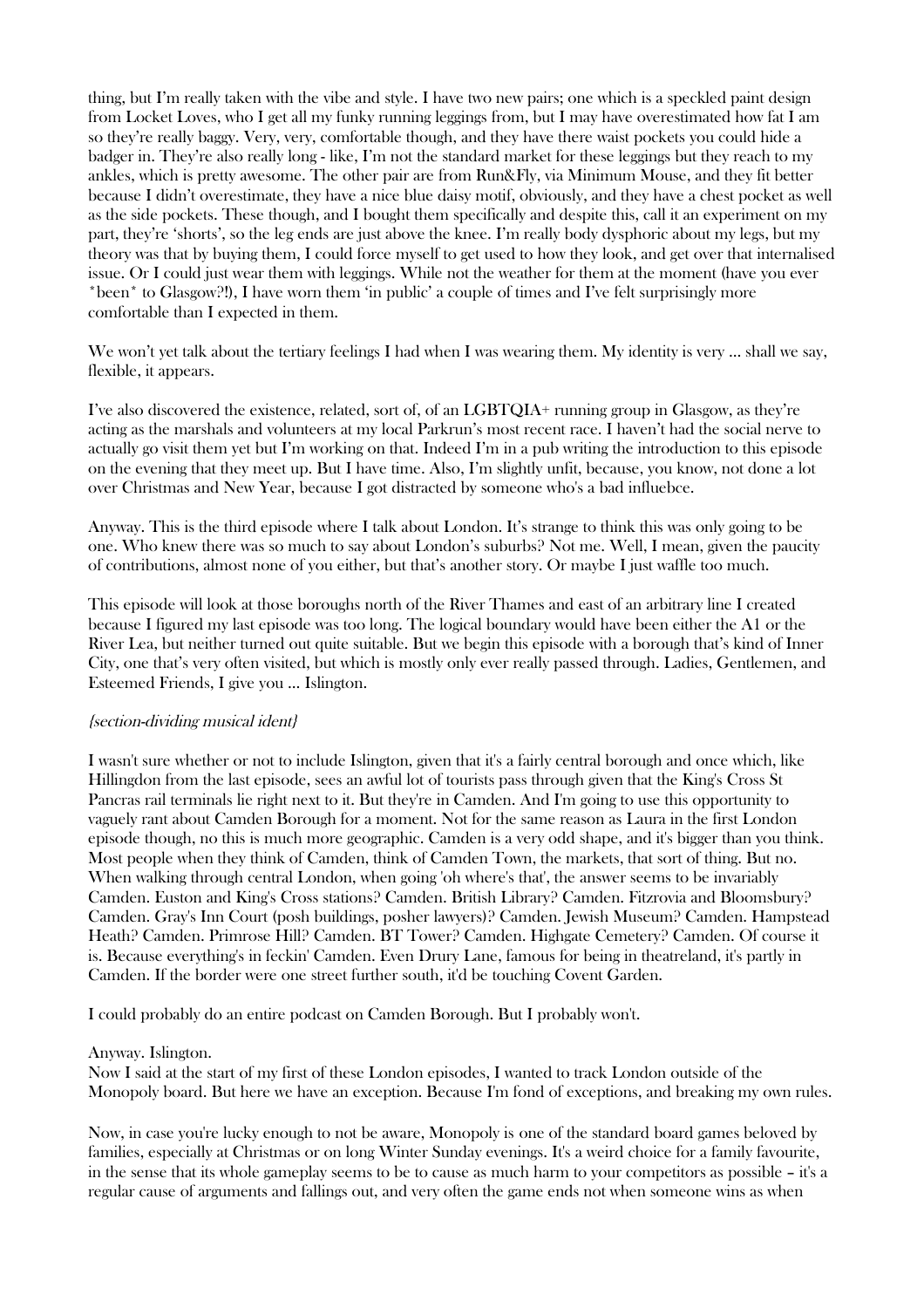someone loses so badly that they fling the board off the table, the small plastic houses and hotels being buried in the carpet until the next time someone walks barefoot to the television.

The board is divided into 40 squares, 22 of them represent streets, and the idea is to buy properties on them so that your competitors land on those squares and give you all their money. Cut-throat capitalism at its finest (the reason the game was made in the first place, incidentally). Though the original game is based on somewhat random streets in Atlantic City, USA, for the UK version the streets were chosen carefully and structured accordingly (for example the orange set are 'law and order', the yellow set are 'fun nights out' and the green set are 'shopping streets', and all the stations were operated by the same company at the time, the LNER – London & North Eastern Railway. Not to be confused with the current train operator on similar routes, also called LNER. Someone who'd come in a time machine from 1930 might get very confused by this. Before they died of some random disease we're all now immune to.

Anyway. As it happens, two of the blue squares (the second cheapest) are in Islington. One is Pentonville Road, which runs east from St Pancras. It does not go to Pentonville prison, which is to the north, but still just about on the correct side of the Camden border. Islington might not have the main railway stations but it does have the main prison. I don't think they got the better of that deal. But Pentonville Road's eastern end is at a crossroads, where we find the other Monopoly square, and is one of only two property squares on the board that isn't a road (ignoring the fact that Marlborough Street technically doesn't exist, as it's actually Great Marlborough Street), the other being Mayfair. Neither of which are in Camden, but Great Marlborough Street runs it close. It's currently in use as a bank, somewhat ironically.

This building was The Angel, Islington – originally itself a pub and hotel (meaning it's the only place on the board map that is itself the point of the game), but by the time of the board game had become a Lyons Tea Cafe. Had Lyons kept hold of it it would probably have become a Wimpy – at least this way it's had a better fate. Possibly. It's believed the couple who were tasked to find locations for the game, Victor and Marge Watson (Victor worked for Waddingtons Games, who were set to release it) took tea in there and put it in the game as a result.

The Angel, Islington still exists though, in spirit. The nearby tube station took its name, and next door to the old building, occupying the stables of the 17th Century coach-house, is a Wetherspoons pub; this particular pub chain have a habit of calling their pubs names that reflect local history, so it's no surprise to learn this one is called "The Angel". Unfortunately it's not one of their Lodges; you can't stay overnight there. I did have a drink in it though. And it does have a blue vibe.

Despite, as stated earlier, most of the well-known stations stations being 'elsewhere', Islington does have a couple of interesting points of note regarding transport. In the very south of the borough is Farringdon, one of the lesser known but incredibly important stations in London; once the crossrail project is complete it's touted to be one of the busiest stations in the country. However, you may be interested to know it's also one of the oldest underground stations in the world.

The world's first underground railway, as we know and understand them today, was a short section of line built from Paddington to Farringdon, in 1863, by the Metropolitan Railway. The route still operates now, but it's under the guise of the Circle and the Hammersmith & City lines of the London Underground; what is now the Metropolitan Line disappears into Metroland at Baker Street.

In the west of the borough, at the border with but for once not actually  $\sin^*$  Camden, is the London Canal Museum. It stands on the Regent Canal, that connects Limehouse Basin and the River Thames in London's docklands with the Grand Union Canal that meanders up to Birmingham and The North. This means it's possible to walk to London avoiding pretty much every road, although it would take … a while. Not gonna lie, I've been tempted. Or at least I was when I lived in Nottinghamshire. From here … not so much.

Anyway. The museum looks at the history of the English canal network, why they were built, etc, and also what life is like on the canals, both in the past when they were a vital part of industrial and commercial life (in its day the Grand Union Canal did what the M1 Motorway does now, albeit it's less straight than I am), and in the present day; there are narrowboats on site that you can take trips up and down the canal on.

If that's not niche enough, one part of the museum is given over to the ice industry. Yes. Ice. The museum is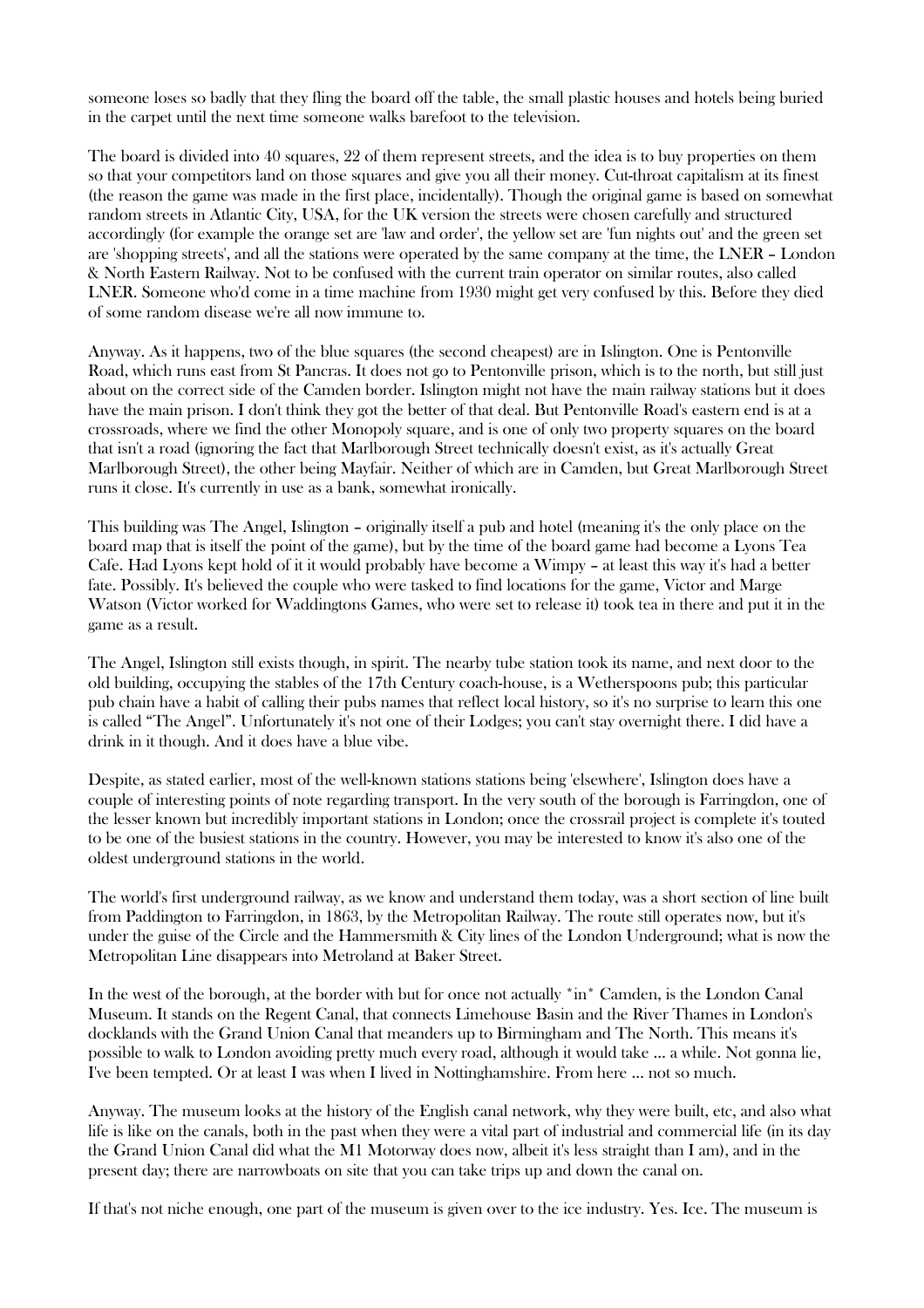built in a former ice warehouse, and ice would have been one of the many things shipped along the canals in the cargo barges. To be precise, the ice here was used in the manufacture of ice-cream by Carlo Gatti, a Swiss-Italian who around 1850 pretty much invented the concept of take-away ice-cream – prior to this ice-cream was only really available to you if you had your own ice-house. Mr Whippy, and all those ice-cream vans that when I lived in Sheffield kept interruping my podcast recording, owes him a huge debt.

## {section-dividing musical ident}

From Islington we go east, into Hackney, and our first port of call is literally on the border. Between Canonbury and Dalston we find Newington Green Unitarian Church. This is the one of the oldest Unitarian churches in the whole of England that's still in regular use, having been originally founded in 1708.

Now, (Universalist) Unitarians have long been at the radical end of Christianity (if loving your fellow human can be considered 'radical'), and were themselves ostracised (even to the point of being executed as heretics in the middle ages) for centuries. Following a series of controversial Acts of Parliament in the 1600s, many moved to Newington Green (where their Dissenting theories were at least tolerated) and, eventually, built this church (now a listed building).

Unitarianism in general has been at the forefront of liberal movements, from abolishing slavery to anti-fascism. This particular church has been especially notable; one of its early active members was author, philosopher, and equal rights activist Mary Wollstonecraft (who one could call the 'godmother of feminism'), and since her time the church has been at the forefront of campaigns around domestic violence and human trafficking, whilst they are also notable in the forefront for LGBT rights; in 2008 they took a stance of refusing to conduct any weddings until gay couples were legally allowed to marry.

There's a mural of Mary Wollstonecraft on the wall of the church. Her grave is in St Pancras Old Church graveyard which is, no, you can guess where, though her remains are in Bournemouth. She died at the disappointingly young age of 38, of septicaemia, just after giving birth to her second child, also called Mary, who later went on to, if not invent, then certainly be at the forefront of founding, the genre of science fiction with the novel Frankenstein.

As a borough, I'd never been quite sure where Hackney was, in the sense that I knew it was kind of 'Inner London, somewhere vaguely east, but not as far east as Brick Lane'. I'd mainly heard of it because of the Hackney Empire theatre, where stand-up comedians would regularly perform and their shows televised or aired on the radio. Interestingly, what is now the Borough of Hackney has a tradition of theatre; in 1576, in Shoreditch (now in the south-east of the borough) there are records of two theatres very close to each other, one called "The Curtain Theatre" (it stood near Curtain Close), the other taking naming lessons from the way my mother names her cats, being called "The Theatre". These two, plus one in Southwark at Newington Butts, were probably the earliest permanent theatres (as we'd know them today) constructed in England. None of them survived that long; only the Curtain Theatre lasted beyond the end of the century.

Oddly, "The Theatre" (which at one point was home to the company of actors of which Will Shakespeare was a part) seems to have been the subject of a lawsuit and a bit of a tiff between the landlord, the leader of the company of actors, and the people who originally built it, which ended when in the middle of the night on 28 December 1598 the entire theatre was dismantled and moved, pretty much wholesale, firstly to a storage yard, and then, a couple of months later, across the river into Southwark where it was rebuilt and renamed "The Globe". Yes. That Globe Theatre. Most of those involved are buried at St Leonard's Church in Shoreditch, famous for being 'the bells of Shoreditch' in the children's singing game Oranges and Lemons, the one with the weird last two lines that don't fit the rest of the rhyme and I'm sure were added in just because children are … very strange.

Anyway. Having now been to Hackney a couple of times, including spending a couple of nights there late last year when I went down to London for the Traverse Creator Awards, I'm still not entirely sure I have a handle on the place myself anyway. Partly this is because my travel twitter friend Curious Claire said her and her boyfriend would meet me in Hackney for drinks. Seven minutes before we were due to meet I found out that their definition of Hackney was Hackney Wick, two stations down the overground from my definition of Hackney, the centre of town and where my hotel was. I was only seventeen minutes late.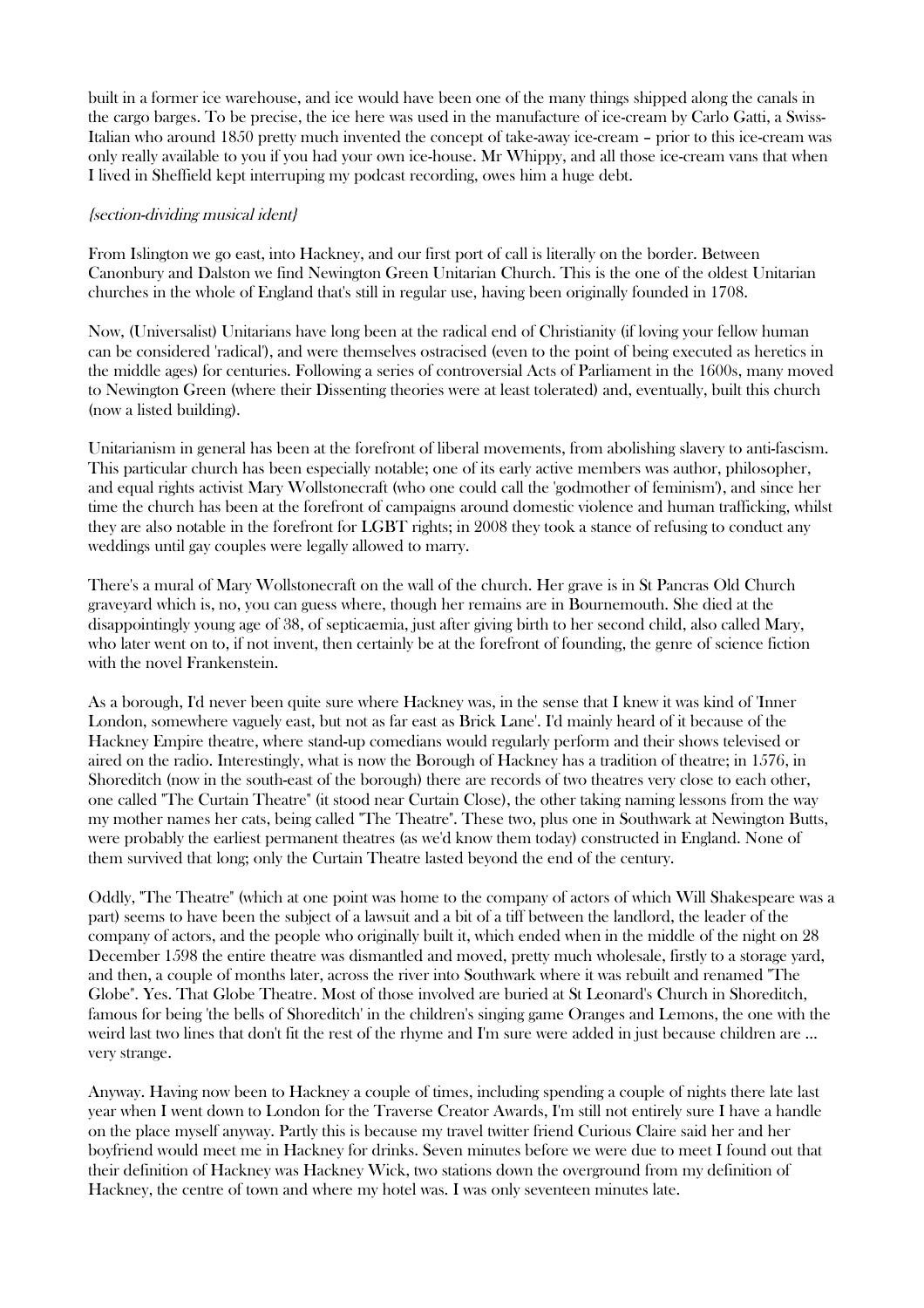So, Hackney Central. It's dominated by the church of St John-at-Hackney. The current church building was built in 1792 to replace a previous church close by that was deemed to be too small for the growing population. Little remains of this old church, barring the tower. St Augustine's Tower was originally the bell tower of the old church, and was preserved after that church's demolition because the new church didn't yet have one. Which is, you know, fair enough. It was later designated a Grade I listed building so they couldn't demolish it now even if they wanted to.

Around the tower is the old church's graveyard, which is the final resting place of, amongst others, Francis Beaufort. Although now largely deprecated, his claim to fame is creating the wind speed scale bearing his name that defined breezes/gales/hurricanes etc, and which is still used in many press releases and, of course, Radio 4's Shipping Forecast. The gardens around the both the church and the tower are landscaped, with a number of larger family graves, as well as a memorial to the Czech town of Lidice, razed to the ground in WW2.

Another graveyard in Hackney, albeit much bigger, is Abney Park Cemetery. This is one of the "Magnificent Seven" cemeteries I alluded to last time when I talked about Nunhead Cemetery in Southwark. These were seven large areas which were then on the outer edges of London that were expressly designated as large burial grounds; this was to prevent what you might call 'overcrowding' in the small local churchyards that were dotted around London. The idea seems to have come from Paris' Pere Lachaise cemetery, although it's interesting to note that Paris's own solution to the same problem of 'too many deaths, not enough space' was to utilise old mineshafts (the Paris Catacombs) rather than create out-of-town graveyards.

Apart from Abney Park and Nunhead, the other five lie in what are now Inner London boroughs (Kensington has two, while Tower Hamlets and Lambeth have one each). The last is Highgate, which lies on the borders of Islington, Haringey, and, of course, where else, Camden.

Abney Park itself is 12½ hectares in size and holds about 200,000 people. It's interesting as from the very start it was non-denominational (the first such designated in Europe I believe), so pretty much anyone could be buried in it. Indeed it proved a popular resting place for many non-conformist Christians (especially Methodists), and it is here that the founders of the Salvation Army are buried - not just William and Catherine Booth themselves, but many of their early brethren. However, people as varied as missionaries, anti-slavery activists, radical publishers, and of all people, William Calcraft, the last public executioner in the UK. The layout of the cemetery is such that there are no dividing lines between groups of people; everyone is deemed as being equal in death.

It appears the cemetery can still be used for new burials, but generally isn't, aside from hyper-local requests. What's more emphasised now is the ambient nature of the place – while designated as a cemetery, it was created with nature in mind; indeed it was the first combined arboretum and cemetery in Europe, complete with trees and plants from all around the world, and it still very much has that natural feel. This has been especially true since the late 1970s when burials more or less ceased and nature took even more, uhm, root than it had been.

If you like your nature a little less morbid, on the eastern side of Hackney is the River Lea. This is a river that rises near Luton and flows down to the Thames near Bow. For much of its London length it is canalised, to make navigation more consistent and possible along its length for the promotion of trade, and, these days, pleasure navigation.

The landscape here is, well … in the SE corner of Hackney, close to Hackney Wick, is an area known as Hackney Marshes. It lies between the river and the navigation canal. The name might bring to mind some kind of wild, damp, flat country, and indeed one of those is still true. Much of the marsh was drained from mediaeval times and it's now mostly open common land – over 130 hectares of it. Both the river and the canal have paths along, or at least close by, them, and both are lined with trees, making it quite a pleasant walk.

However, Hackney Marshes themselves are noted specifically for one pastime above all others. It is the biggest site for amateur and Sunday-league football. There's almost 100 pitches laid out, which even though they're right next to each other, gives you some idea of the scale of the place. Many famous London-based footballers started or developed their careers here, including John Terry, David Beckham, and Bobby Moore. Oddly, there also seems to be an Australian Rules Football pitch marked out too. I mean it could be a cricket pitch, but it has goalposts on it, so that's a bit of a giveaway. There's also a Parkrun here. I'd imagine it'd be a great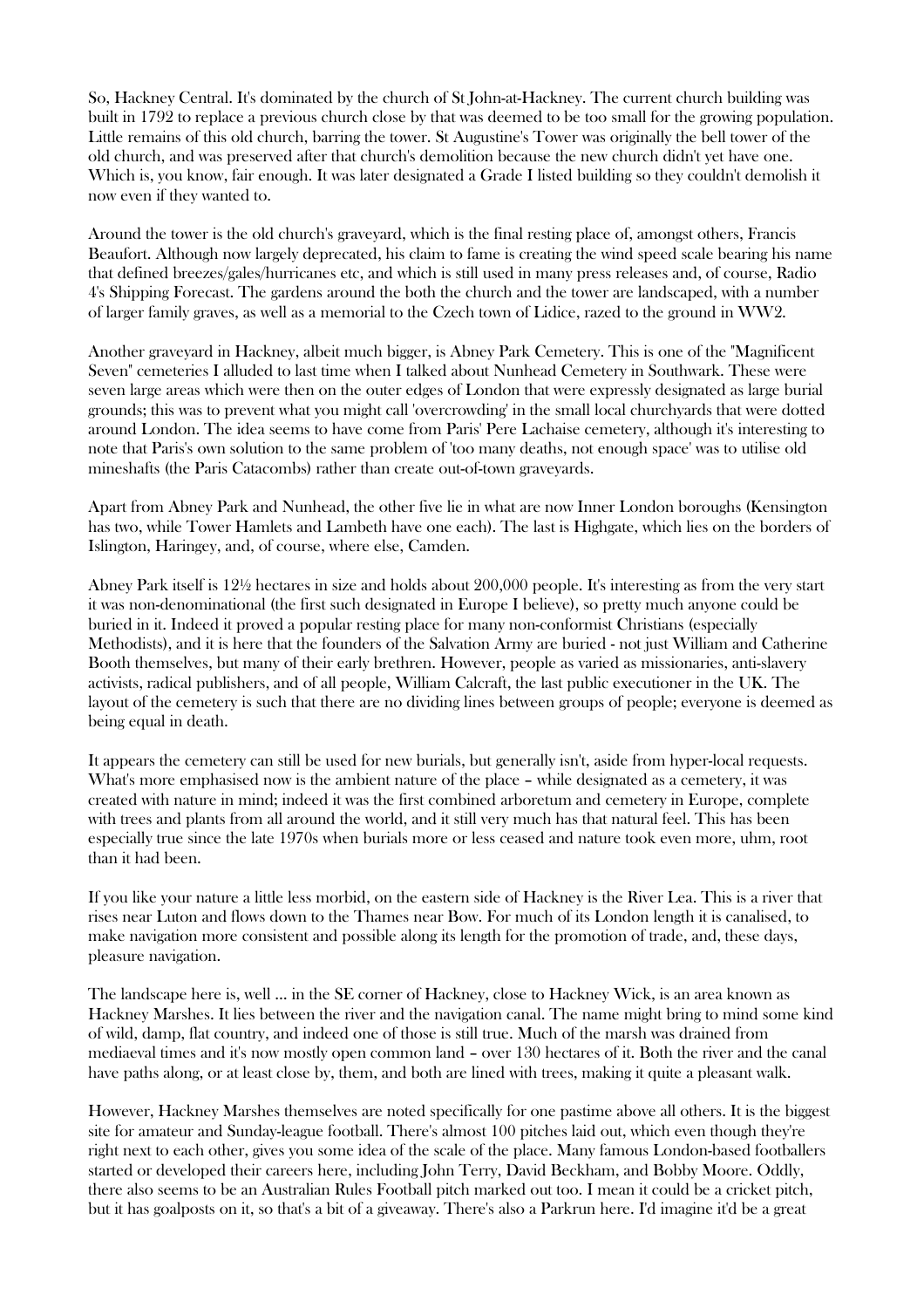#### one for a PB.

On the upper edge of Hackney Marshes is a small nature reserve, called the Middlesex Filter Beds. Back in Hounslow I mentioned about filter beds and reservoirs; the nature reserve here is on the site of, and contains some ruins of, another set of filter beds, and the River Lea was a vital way of providing fresh water for this part of London.

Filter beds essentially work by channelling water out of the river, and running it through large pits of gravel or sand which have the effect of filtering all the impurities out. What's left over is fresh water which can be stored in reservoirs until needed and pumped away. Or back into the river further downstream.

Some of the filter beds can be quite huge and deep, at least a couple of meters. At Middlesex Filter Beds there were six beds in all, which at their peak handled over 40 million gallons of water per day. The beds can still be seen, mostly overgrown but the shape and sense of them are still there, as are remains of some of the infrastructure used to control them.

There are still reservoirs in the area that perform the same function, but on a much grander scale. Indeed they line the Lea Valley pretty much all the way to the northern edge of Enfield borough. They begin just north of here, slightly beyond Walthamstow Marshes, where the Lea marks the boundary between Hackney and the next borough along, Waltham Forest.

# {section-dividing musical ident}

The Walthamstow Wetlands form part of the Lea Valley Country Park, which taken as a whole cover an area several miles long and up to a mile wide. It is a Site of Special Scientific Interest, and along the northwestern edge of the borough of Waltham Forest it takes the form of several reservoirs which you can walk amongst, do a bit of birdwatching, and visit a couple of the interesting historical locations on site, including an old copper mill and an engine house.

Further south, towards the Hackney Marshes, are the Walthamstow Marshes, flat grassy land to the east of the River Lea, bisected by two railway lines and a footpath that marks one of the major water pipelines heading into London. It's a nice area to wander through – you don't feel you're too close to major civilisation until a train goes past.

The centre of Waltham Forest is Walthamstow. This is most notable for someone of my vintage for its postcode: E(ast) 17. *{a dog barks}* Given when I'm recording/releasing this podcast. I'd like it on record that one of the hills I'm prepared to die on is "Stay Another Day" is not a Christmas song. It does not mention Christmas, nothing related to snow, festive greetings, new year wishes, nor births of messiahs. "But it's got bells on" so do Good Vibrations by the Beach Boys and Tom's Diner by Suzanne Vega. "But it was released at Christmas" so was the Beatles' Hello Goodbye and Pink Floyd's Another Brick in the Wall. Muppets.

## Anyway.

I'd always imagined Walthamstow as a lively but very working-class area; it's famous for its old, iconic, greyhound stadium (used in publicity by not only the eponymous boyband but also indie-darlings Blur on their 'Parklife' Album), and to be honest it didn't disappoint. Well, I mean the greyhound stadium itself isn't there any more but you know what I mean.

Within 10 minutes of arriving in the town centre, I'd bought an absolutely fantastic spinach/feta bread from a Jewish bakery, browsed vibrant material at an Indian sari stall on Walthamstow market (at around a mile long, it's one of the largest street markets in Europe), and walked passed a stereotypical 'cockney geezer' on his mobile phone talking about his need to be somewhere else very quickly to seal a deal. I've always found it hard to love London, because I've always found it too expensive, too crowded, and too 'unfriendly', but I think I could learn to love Walthamstow; it feels like a more 'inclusive' and genuine version of the area I grew up in. There's even a small local museum in the centre, the Vestry House Museum, that looks at the history of the whole borough and how life in it has changed. Hyper-local museums are the bizz, because they show how real people lived in real places; they feel more 'real' as well as showing a side of history that rarely gets mentioned at a larger level. Everywhere is interesting, partly because everyone is interesting, and without museums like that, we won't know how people lived.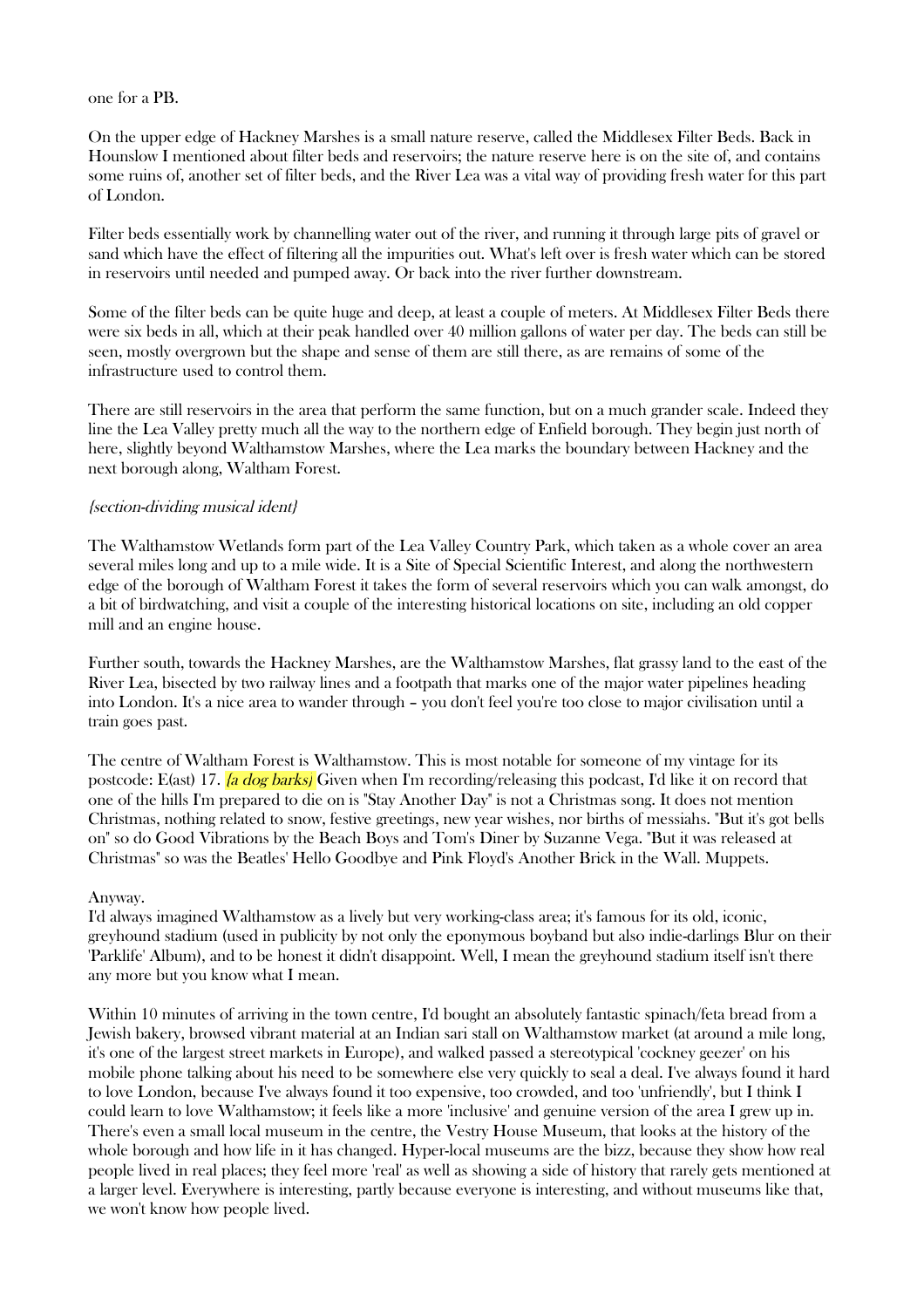Another thing I noticed about Walthamstow that fits with the vibe is the preponderance of street art. Even just a walk along the very western edge, near the reservoirs, revealed several huge local murals on the sides of buildings, full walls in height. Waltham Forest is a place for artists and creatives. This extends even to officiallysanctioned 'street' art; at Leytonstone Tube Station are several mosaics on the wall commemorating the life and works of Alfred Hitchcock, who was born in the area (though he didn't stay very long). According to Google Streetview, where his house stood is now a petrol station and shop, though there is a blue plaque on the wall.

This artistic vibe seems to have been the case for a while. On the north side of Walthamstow Town Centre is a museum dedicated to William Morris, who I mentioned in my first London episode as having briefly lived in a country house in Bexley Borough.

William Morris himself appeals a little to me, as the kind of man I could have been. He died aged 62, the doctor allegedly quipping his cause of death being that he was William Morris (that he never sat still, was always busy, that sort of thing). His main career was in, of all things, interior design – his company Morris & Co designed furniture, carpets, & wallpaper that, while quite chintz by modern standards, are still popular even today – but he was also a poet and writer, campaigner for preservation of historic buildings, and a firebrand socialist orator who was once arrested during a socialist protest (that the charge was dismissed he said proved his exact point that the rich were treated differently to the poor). He tended to prefer working with objects rather than people, and seems to have had a bit of a random temperament. Sounds a little familiar.

One quote associated with him is "Have nothing in your house that you do not know to be useful, or believe to be beautiful", and indeed it's written on a wall close to his museum. I'm not saying he was the Marie Kondo of his time, nor am I saying that I take his belief as my own, but when I think about my minimalist tendencies it's certainly something I can relate to.

The museum itself is a small two-storey building in a large parkland where he lived during his teenage years. It's quite an in-depth museum however, complete with interactive exhibits and examples of original tapestries, as well as giving a good overview of his life. I'm not sure we share similar tastes though, to be fair. I'm going to call it "Grandmother Chic". That much flower representation in those colours would probably do my eyes in after a while.

North of Walthamstow is Chingford. What might be unexpected about an area that screams sitcom suburbia is a quiet corner of contemplation. The Old Church at Chingford has one of the largest and most spectacular graveyards I've ever been to. I guess nothing says 'I love and remember' like a gravestone.

See, most British churchyards are filled with row upon row of graves with similar dedications, the only difference being newer grave tend to be shiny marble rather than dull grey granite. But here … it feels more reminiscent of graveyards in Ukraine, in Timor-Leste, in Chile, than here in the UK. Each gravestone seems to have a personality; a unique style; and of course the surrounding décor says more about love than any dedication to the living. Some graves even have benches sat in front of them, so the ones left behind can sit and think about the loved ones they've lost. Maybe this is the modern way of remembrance in the UK; maybe I'm just used to going around mediaeval churchyards with inscriptions barely visible, worn down by centuries of bad weather and forgotten about by distant descendants.

The churchyard is huge – around the size of 140 rugby pitches, or approximately one third the size of the entire City of London area. It's divided into numbered sections, apparently, though signage is quite limited. This is a shame as it means I never found the most famous graves there – those of the legendary East London gangsters the Kray Twins. However, it was a lovely way to spend the best part of an hour, just wandering around the rows, lost in quiet contemplation.

## {section-dividing musical ident}

South of Waltham Forest is the Borough of Newham, a borough it always takes me a while to remember exists, despite having overnighted in it once. It's not a terribly large borough, and by far its most famous and identifiable spot is also one of its newest; it is the home of the London Stadium and Queen Elizabeth Olympic Park. This is a landscaped area mostly made up of ex-industrial land, although some of it was built on a part of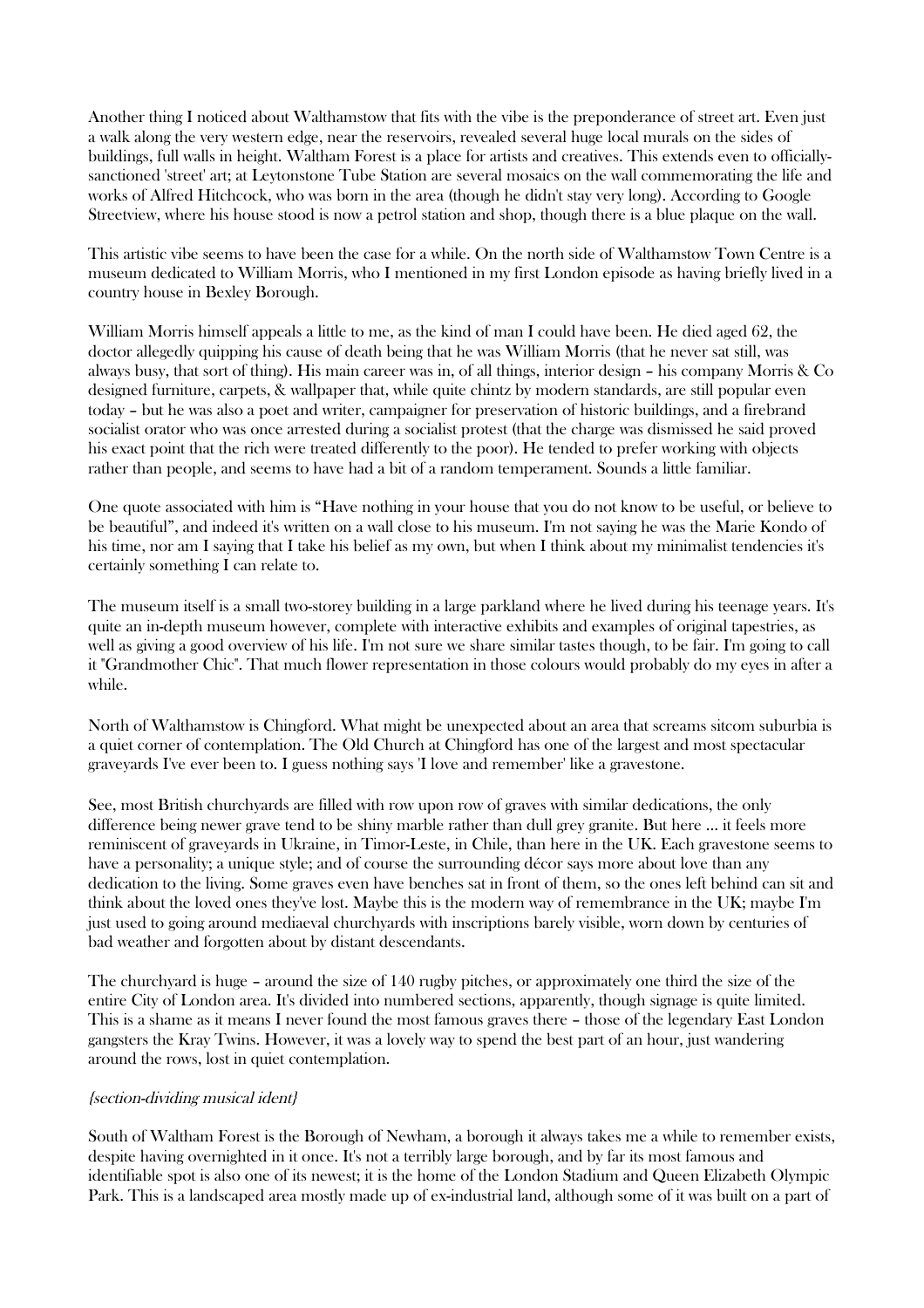Hackney Marshes, much to the irk of many in the local communities. It's obviously, as the name implies, where the 2012 London Olympics were based, and the stadium is now used by the local football team West Ham United, in a relatively rare example of a club moving to a large new stadium but still remaining not just within the borough, but in fact within walking distance of many of its supporters (the distance between here and their old stadium, the Boleyn Ground, in Upton Park, is 5km). There isn't a Parkrun here though.

Completing the link from the Boroughs to the north, Newham is where the River Lea joins the Thames – well it marks the border with Tower Hamlets to the west so it's right on the edge. Between the Olympic Park and the river's mouth lies Three Mills Island. Crossed by cycle pathways, and containing a small parkland, this is the site of old mills powered by tidal flow along the River Lea. There have been mills documented here for over a thousand years, making these the oldest recorded tidal mills, though earlier ones are believed to have existed both in Ireland and, indeed, in the City Of London itself. The buildings that exist on site now date from either side of the turn of the  $19<sup>th</sup>$  Century, and consist of the House Mill, Clock Mill, and Millers House. I am fully aware that's only two mills. There used to be eight; there haven't been three since the late 1500s. But this is England; we don't like change, and the name stuck. The mills stopped operating just after world war two, and are now used for a variety of purposes, including a small museum, a TV production studios, and an educational college.

Parts of Newham and Tower Hamlets are quite similar demographically – in a sense Newham is the borough where the melting pot of Inner East London fades into standard suburbia. According to the 2011 census, only 8.4% of residents of Newham expressed they had no religion – the lowest in the UK excluding Northern Ireland. Unsurprisingly, data on religion in Northern Ireland is a specialist area, with quite different census questions. For completeness, the highest authority with this characteristic, at 46.3% of the surveyed population, was Blaneau Gwent in Wales (an area I could potentially have moved to had I not ended up in Glasgow); the highest in London was Lambeth at 39.3%.

With regard to specific religions, at 37.0%, Newham had the second highest percentage of population in London who were Muslim, second only to neighbouring Tower Hamlets (at 45%). Both hold 10.6% of London's entire Islamic population. If I calculate correctly, estimates for 2018 put the Islamic population as the highest religious grouping, at around 42%. In related stats, Newham has the lowest percentage of White British residents of all of London's boroughs - 16.7% in 2011. Indeed the local council wards around Green Street, one of the main streets in the centre of the borough that links Forest Gate to Upton Park, have a White British population of 4.8%, the third lowest behind two in Southall in Ealing. Disappointingly, none of the railway stations have dual-language signage in Urdu.

And yes, for the football fans listening, \*that\* Upton Park, \*that\* Green Street. West Ham United football club have had a 'reputation' in the past for hooliganism and racism (for reasons we won't go into right now, the film Green Street, about this sort of thing, and rather oddly starring Elijah Wood of all people, is one of the few films I've seen more than once), and they literally fight with nearby Millwall fans for the white working-class support, so that their old football stadium was in such a non-white area is kind of … interesting.

I realise so far I've not painted much of a picture of Newham. It is, however, a bit like Luton, a fairly easy borough to get to and from, as it's the location of the closest airport to the centre of London – London City Airport. It's not a very big airport – it's in the high teens in terms of passenger use for UK airports, fighting for position with regional airports like Liverpool and East Midlands, and its available destinations aren't terribly large. Due to its location in regenerated dockland and surrounded by heavy residential and commercial areas, and the river Thames, it's only accessible by smaller planes and it's not an easy place to expand. Indeed there's a body of opinion that the airport should be abolished and the land used more usefully, for housing and businesses. I've never flown into or out of it so I can't comment. Apparently there are direct flights from Glasgow though, which is useful if I ever wanted to go to London with a small bag.

Newham is also the site of Stratford International railway station, because apparently Kent is an international destination now. It lies on the Eurostar route but no International trains stop here, as it's seven minutes from St Pancras so it was felt there wasn't a lot of point – the only trains using the station are high-speed trains to exciting places like Ebbsfleet and Ashford, from where you can pick up Eurostar. It was supposed to be used for internation trains heading north to equally exciting places like Birmingham and Leeds, but … this is an ongoing argument that's beyond the scope of this pod. Though I do mention it in passing in Episode 48 when I rant about the UK rail service.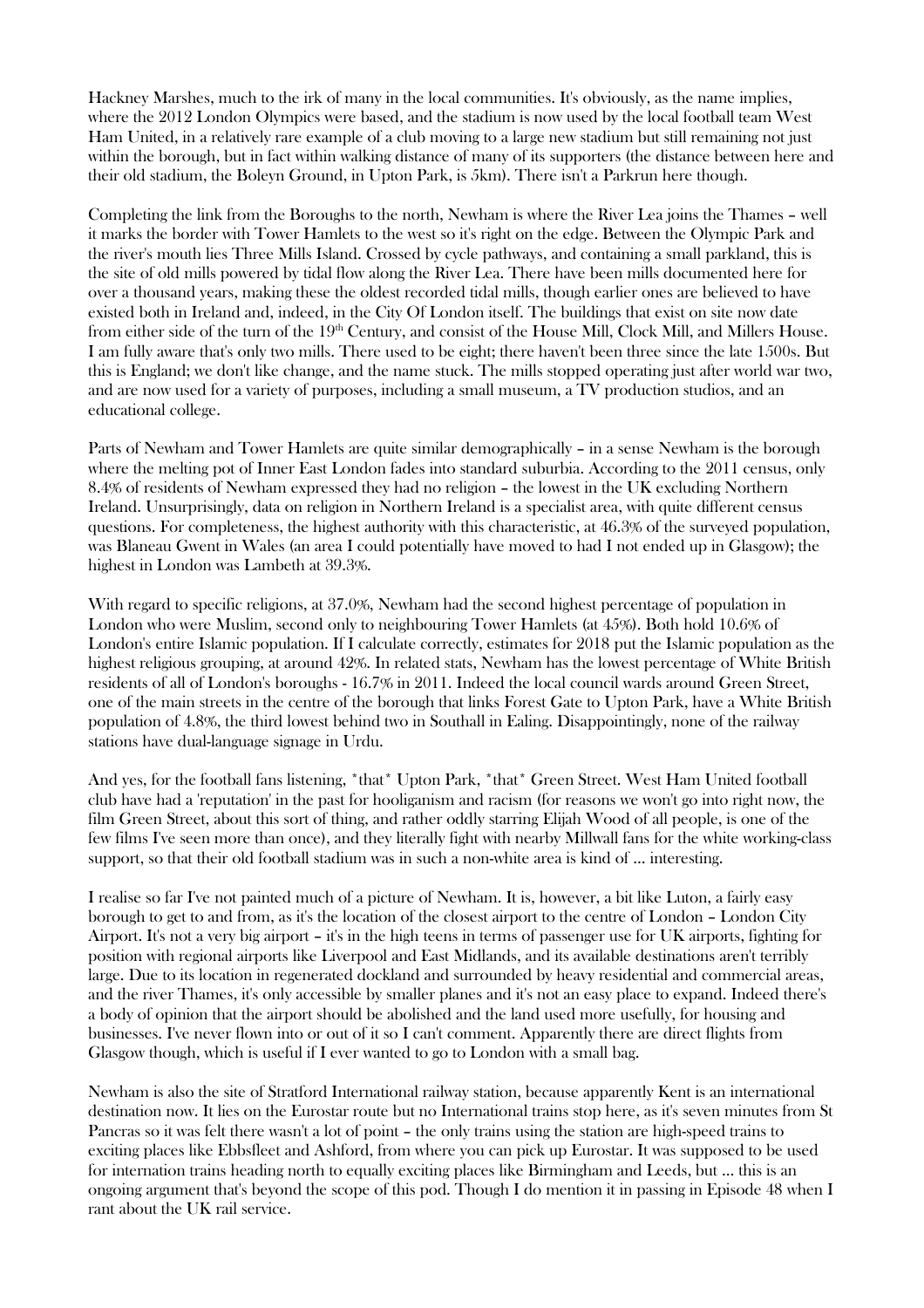Close to Stratford, just north of West Ham, is another railway station, Abbey Road DLR. Abbey Road? London? Hah. Well not only is it Not That Abbey Road, there is amusing signage on the platform and surrounds that refers to it. For instance there's a sign on the platform that gives directions to That Abbey Road in NW London, the one with the famous zebra crossing, with no less than eight Beatles puns on it. Who says town planners and rail engineers don't have a sense of humour. I guess they could have avoided it all had they called it Abbey Gardens or Baker's Row (the other road that goes there), but, you know …

As an aside, the name Abbey Road is significant, but in a different way. Although there's nothing there now, Abbey Road DLR station and the area around the nearby Baker's Row are pretty much on the site of an old Cistercian Abbey. Called the Abbey of St Mary's, Stratford Langthorne, it was built in the late  $12<sup>th</sup>$  century and became one of the largest in England, until its demise under Henry VIII. A representation of the abbey is pictured on the crest of Newham Borough Council.

Specifically, the Abbey Road station area was the site of the gatehouse of the abbey. This is now the location of a 'community garden' created by the Somewhere artistic collective. The website of the gardens says they provide an "open-access harvest garden in the East London borough of Newham where anyone is welcome to participate in the communal growing of flowers, fruit and vegetables. Unlike the traditional allotment system, no one has their own patch and everyone gardens together at regular gardening sessions led by an experienced gardener.". The abbey itself covered a large area north and west on a site that's now mostly a huge rail depot. Much less apt.

I'm aware I've not talked a lot about unexpected and lesser-known things in Newham much, as compared with the other boroughs. This is largely because I didn't find a lot, and it's not an area I know well. However, compared with the borough that lies directly North-East, I could probably go on Mastermind with what I know about Newham.

# {section-dividing musical ident}

As you know by now, London is made up of 32 Boroughs. And The City. Before I started work on these podcasts, it would have been an interesting question to ask how many of them could I name in one minute. It's hard to think about this in hindsight, but I think I could have listed 26, 27 of them off the bat. Of the others, Bexley I always forget what it's actually called other than it begins with a 'B', one of Merton or Wandsworth would escape my initial thoughts as for some reason in my head I always think of them as being the same place, Ealing I know but always forget it's a Borough – I either think it's called Acton, or I assume Hounslow and Hammersmith are bigger than they are and, and after 59 seconds I'd remember where Newham is and that it's west of, and therefore not part of, Barking.

31 out of 32 isn't bad. But what on earth is that elusive 32nd Borough? Redbridge? Never heard of it. Oh, Ilford. Isn't that still in Essex though? Is it near Romford? Oh, Romford's in Havering. So … where? My only real experience with the name Redbridge was in a short-lived football team in the early 90s, Redbridge Forest, who merged with Dagenham Town to form Dagenham and Redbridge, which tbh sometimes I think is a London Borough itself, one that also includes Barking. When I don't equally think of Barking as having annexed Newham, as previously discussed.

## East London is a blank space to me, evidently.

However, I have found a way to picture Redbridge. It's basically that bit on the London tube map where the Central line is depicted as turning northwards and then forms a loop to Hainault. It's … 'up there' somewhere. One of the stations on that loop line is Roding Valley, which lies right on the border between Redbridge and Essex. It's notable in rail circles for being usually the least used tube station on the whole London Underground network, with 450,000 passengers in 2019 and 190,000 in 2020. Which is still a reasonable amount for a suburban station, but London is big.

I say 'least used'. That is if you don't count Kensington (Olympia) which is only open on weekends and special occasions. Or, apparently, in 2020, Heathrow Terminal 4. Because it was closed due to Covid. In fact, of all the regular stations, all three on the north side of the Hainault Loop (Chigwell and Grange Hill) are the lowest used on the network. Partly because few people live up there, partly because I guess those that do don't want to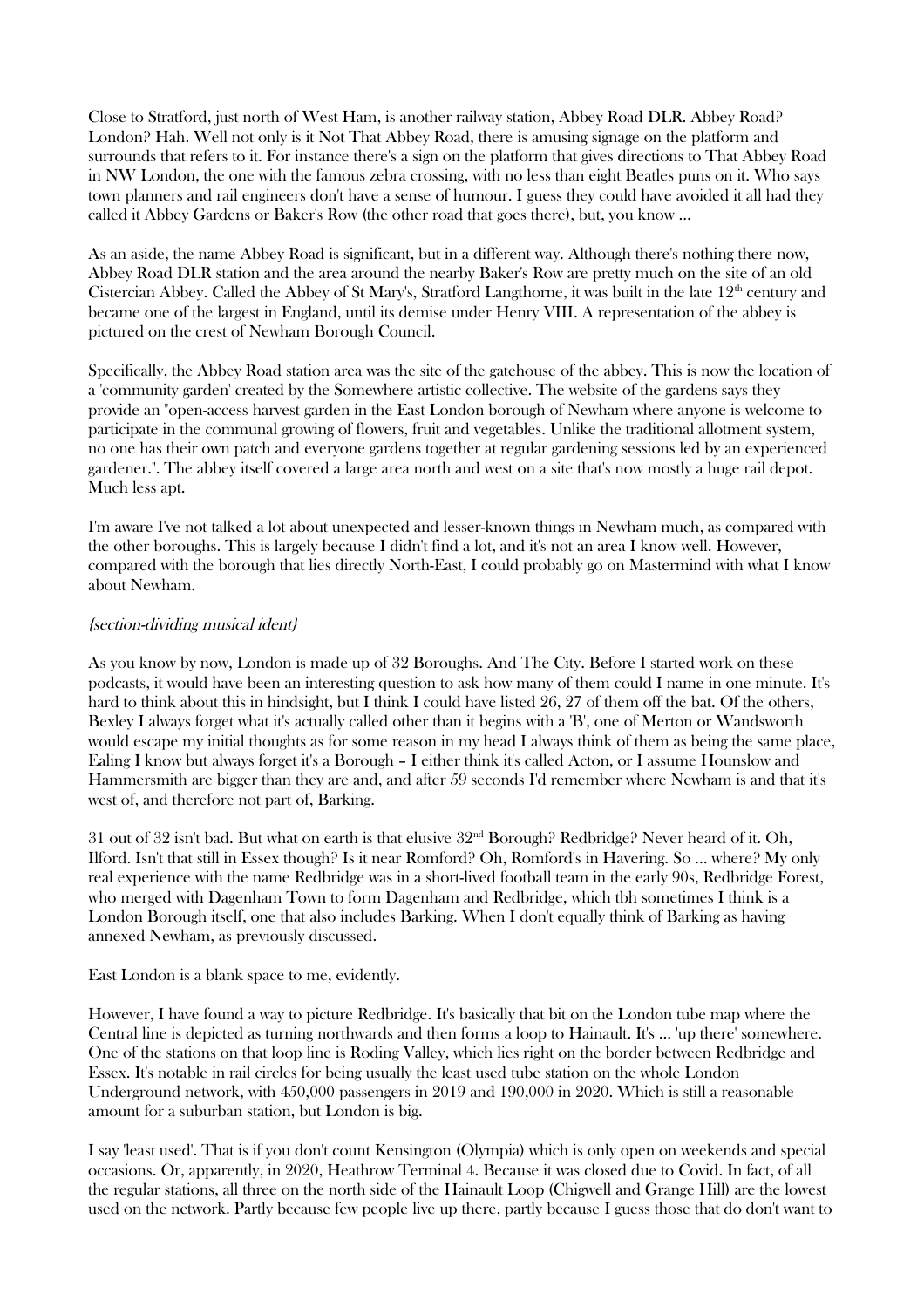go into central London, but also partly because most of the day to get to anywhere outside the north part of the loop, you have to change trains.

And no, not That Grange Hill either. Though the long-running TV series was set in North London, it was filmed more in the Brent/Barnet areas than anywhere else. Disappointing, I know.

The majority of sites in Redbridge that might appeal to the tourist seem to be in the realm of parks and outdoor spaces, which I guess is in keeping with many of the other boroughs around London to be honest. It's possibly going to be a surprise to Londoners in general just how much green space there is in the suburbs.

Redbridge has Hainault Forest Country Park and the tail-end of Epping Forest. These are all that remains of a much larger 'forest' (Royal Country Park, but yes there were trees in it) that covered this side of Essex. The whole thing was called Waltham Forest, and yes, the neighbouring borough to the west is named after it. Hainault Country Park covers about  $1.3 \text{km}^2$ , a far cry from Hainault Forest's  $12 \text{km}^2$  back in the mid- $16<sup>th</sup>$ century. Anyway it's now a protected open space with footpaths and a lake.

Just to the southwest is Fairlop Waters Country Park, which is basically, a big lake and a golf course. Although much smaller than Barnet's Welsh Harp reservoir, this is equally a place to take to the water. They describe themselves as "the only place for sailing lessons in the Redbridge area" which, I mean, but certainly its marketed as being a water (pause) sport paradise. On site is also a designated rock-climbing area and an inflatable water park, one of those kinds of things most famously seen in the UK on the TV Programme Total Wipeout. Which today I learned was filmed in Argentina. I kinda always assumed it was filmed from some dodgy English seaside resort, like It's A Knockout from my youth (a programme we no longer talk about, for, uhm, 'reasons'). It'd've been more fun had it been filmed in Redbridge.

Between the two, by the way, and in keeping with this 'we're just a smaller version of Barnet really' vibe, are a couple of large related cemeteries. These are both parts of the Gardens Of Peace, and make up apparently the largest dedicated Islamic cemetery in the UK – indeed a third site across the Havering border in Romford is scheduled to open later in the year because the sites in Redbridge are getting close to capacity. Research hasn't brought up exactly what the capacity is, although a figure of 10,000 graves has been bounded around the internet. This might be just for the original site on Elmbridge Road though, which is now only used for interment of children.

Just like other religious burial sites, you're allowed to visit and wander, as long as you're respectful. This includes no food or drink, no loud voices, no taking photos or videos, no leaving of goods on the graves (and their website has a whole section on 'what to do with unwanted or donated Islamic literature'), and, uniquely, they specifically point out it is forbidden to feed the geese.

The southwest of the borough has more open spaces to enjoy; Redbridge definitely feels like the borough to go to to get your One Hour Outside. Here we find Wanstead Flats and Park. The Flats are similar to those found along the River Lea around Hackney and Walthamstow; flat areas of gorse and shrubland with the occasional water course and lake. And, again similar to Hackney in particular, some of the area has been designated for sport – football pitches and the obligatory parkrun.

Wanstead Park is a Grade II\* listed Historic Park and Gardens. It used to be the deer park of the old Wanstead Hall and Manor, which later became Wanstead House. The original Wanstead Hall was built sometime in the  $15<sup>th</sup>$  century and was for a time owned by the monarchy. It was replaced in the early 1700s by Wanstead House, a hugely impressive neo-Palladian edifice, similar to how somewhere like Woburn Abbey looks, and in fact parts of Buckingham Palace, with a long rectangular design, square windows, columns, and two external staircases zig-zagging up to the large entrance. It would have been a pretty awesome building to still have, except that it was demolished not much more than a hundred years later due to the then owner, William Pole-Tylney-Long-Wellesley, 4th Earl of Mornington, and nephew to Arthur Wellesley, \*The\* Duke of Wellington, being in rather a lot of debt, at one point fleeing to Belgium to avoid arrest. His death notice in the Morning Chronicle newspaper was quite damning: "A spendthrift, a profligate, and a gambler in his youth, he became debauched in his manhood... redeemed by no single virtue, adorned by no single grace, his life gone out even without a flicker of repentance". Lifegoals there, methinks. Due to a technicality in the deeds of the house, it wasn't possible to sell it to recoup the debts; all that could be done was sell off the fixtures & fittings, then get rid.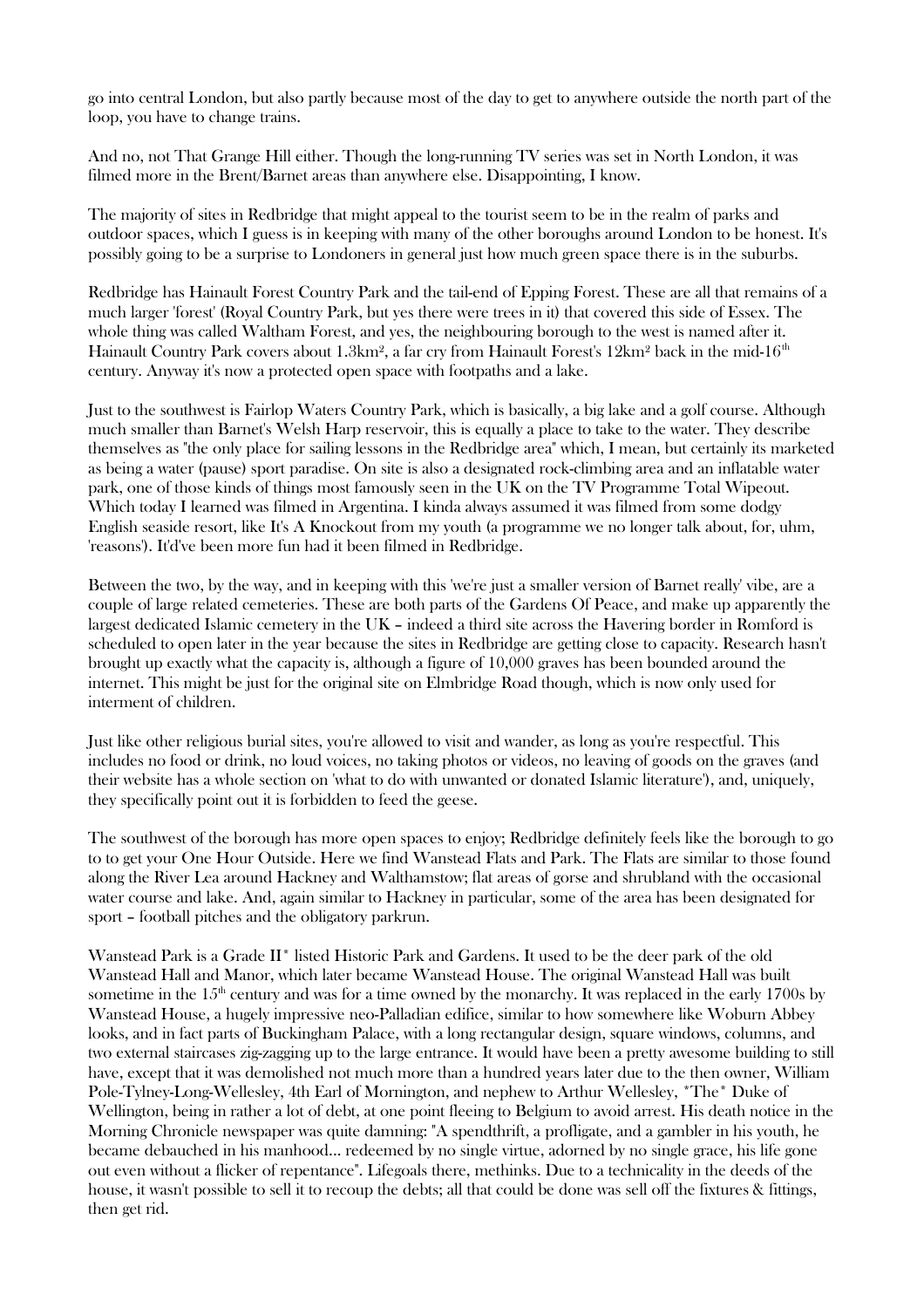Despite all this, the park has been mostly kept as if it were the gardens of a manor house, rather than becoming a 'natural' park. It has a more formal layout than you might expect from a park, with a couple of lakes, a temple, a grotto, and, for some reason, an amphitheatre. It may also hold something else, much older. It's believed the park stands on the site of a Roman Villa. A mosaic was found on-site in 1715, some foundations believed to date from the Roman period were recorded, and even some coins and burial remains were noted. Of course, in the intervening years, details have been lost so no-one quite knows exactly where it was. There's been a limited amount of archaeological research since, most recently in the early 2000s, but while findings have been consistent with a Roman building, no further action has been taken to discover how big or what sort of building it was that lies there.

Wanstead Flats and Park have been cited as being the inspiration behind the song 'Itchycoo Park' by 60s psychrock band Small Faces, the name coming from either stinging nettles or wasps. However another park in the borough (and another with Grade II listed status) has also been suggested as the inspiration for it. This is Valentine's Park in Ilford, voted as one of the ten best parks in the UK in a 2019 poll by Keep Britain Tidy. It was 'created', if that's the right term, in 1899 when the then Municipal Borough (Ilford) bought up some land from the old Cranbook Estate to ensure the town retained some green space in the onset of huge residential expansion.

The park contains a boating lake, walled gardens, a tennis court, a county-standard cricket ground (because cricket doesn't require huge stadiums), and of course is host of the obligatory Saturday Parkrun. There's also an old manor house – Valentine's Mansion – built at the end of the 17<sup>th</sup> Century and now owned by Redbridge Council, and home to a museum that acts as a kind of a time capsule, showing what the house would have looked like during the Georgian and Regency period. You can also get married there, for as little as £280 including registrar fees, though only if you have six guests – larger rooms with up to 50 guests cost up to twice as much. I'm not sure I know six people I could invite to my wedding who would actually be able to come – such is the problem of having mostly virtual friends. It also requires someone to marry, which, let's face it, is unlikely to happen this side of the heat-death of the universe.

## {section-dividing musical ident}

South of Redbridge is one of the few boroughs made up of two town names. It was originally created, along with all the other boroughs, in 1965, with the name 'Barking Borough', the 'and Dagenham' being added in 1980, for reasons as yet unclear to me.

It's … well, you might recall, from my first London episode, comedian Linda Smith saying about Erith, in Bexley Borough, that it wasn't twinned with anywhere but it had a suicide pact with Dagenham. In addition, poet Billy Bragg wrote a song about the main road through the area, called "A13: Trunk Road to the Sea", one of the lyrics being: "By-pass Barking and straight through Dagenham".

I can kind of see what they both meant. It's mostly identikit, boring, suburbia. One of the reasons for this is a large part of Dagenham is made up of the Becontree Estate. This is often cited as the largest public housing estate in the world. It was built in the inter-war period to serve the rapidly expanding London population, and by 1937, just under 27k houses had been built, containing a population of just over 115k. I'm not saying you should visit it, unless walking around endless streets filled with suburban semi-detached and terraced townhouses appeals to you from an architectural standpoint. It doesn't to me, and I have often lived in houses exactly like that. It does, however, give a feel of what the borough of Barking & Dagenham feels like as a whole, especially given around 45% of the entire borough's population live in it. Many of them probably, at some point, ended up working at the huge Ford Motor Plant on the banks of the Thames. At one point it was such a notable employer it's pretty much the only thing people elsewhere in the country knew about Dagenham – Wikipedia tells me since opening in 1931 it's produced nearly 11 million cars and 40 million engines, and at its height employed 40,000 people. It now employs less than 2,000. Mainly building diesel engines. Mmmh.

For some older architecture, Barking town centre has the ruins of the old Barking Abbey, set in a reasonable town green square called, unsurprisingly, Abbey Green. Built in the  $7<sup>th</sup>$  century, in its day it was one of the most important nunneries in the country, and in fact had a reputation for being one of the most significant places for women's education in the early middle ages.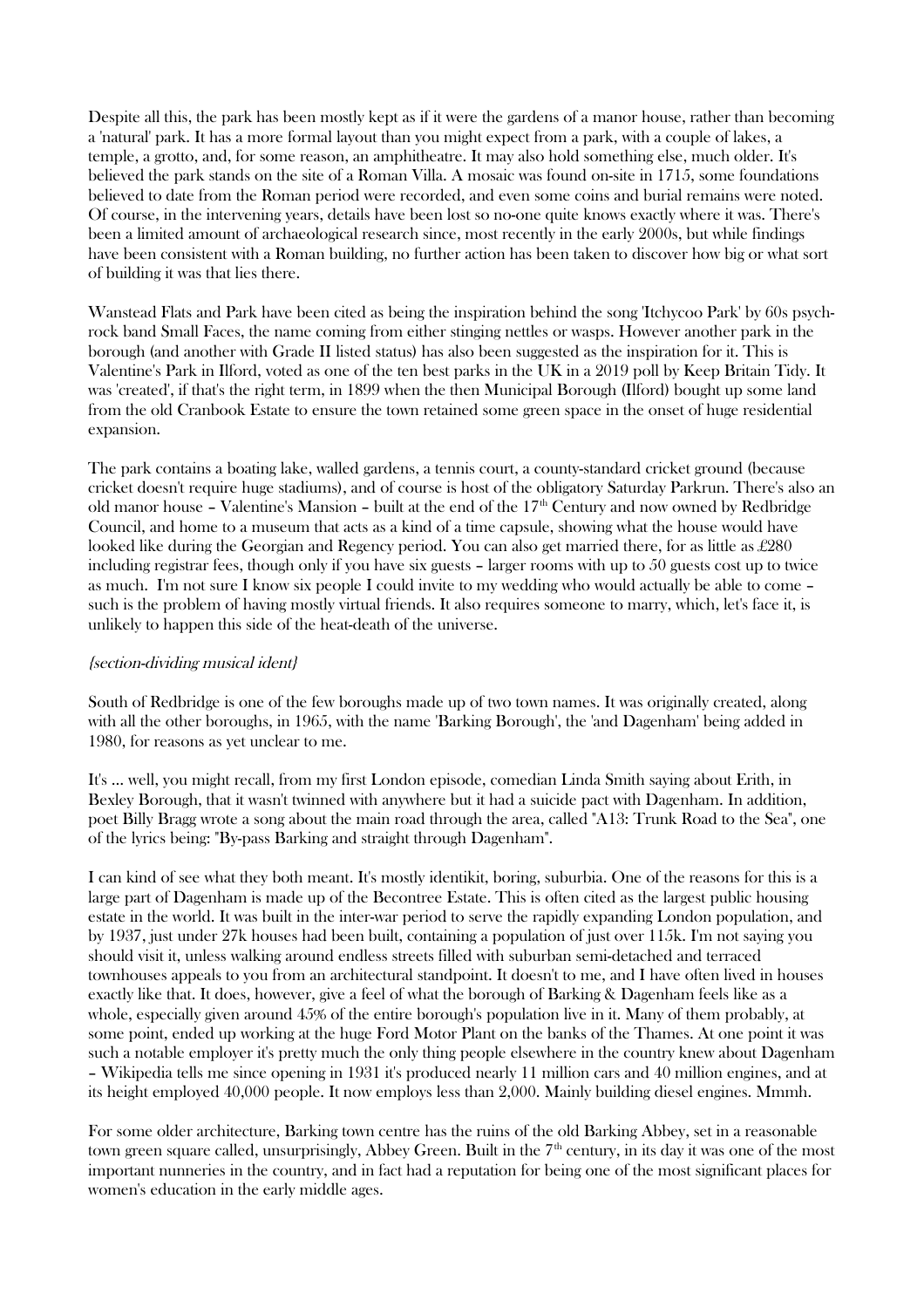It closed (like St Mary's at Stratford Langthorne in Newham) when Henry VIII decided he was bigger than God. So, not much actually remains of the abbey itself, though its walls are laid out on the grass of the green; virtually the only part still standing today is the Curfew Tower (which features on the borough crest, again just like St Mary's does for Newham). What does stand though is the neighbouring St Margaret's Church, itself dating from the  $12<sup>th</sup>$  Century so for a few centuries the two ran in parallel. It's a typical stone-built building that wouldn't look too much out of place in an English country village. Which is exactly what Barking isn't.

As an aside, Dagenham village has a conservation area where it would suit, and it has a church, but apart from that, and a large pub, it's not terribly big, or indeed noticeable. It used to be bigger. Town planners didn't approve.

The Borough has a couple of museums. One is Valence House, once a large manor house and the only one of the several in the area that still exists. There's been a house on the site from as early as 1280, and was extended down the ages. It served for a while as the head office of Dagenham Urban District Council in the early  $20<sup>th</sup>$ Century. These days it serves to show the history of the area and of its people (in 'exciting' galleries according to its website) – yes it's another one of those hyper-local-interest museums that every area needs. It's also home to the archives and local studies centre, which makes sense. In addition, the museum seems to be noted too for its portrait gallery of many members of the local influential Fanshawe family who owned nearby Parsloes Manor, which was pulled down in 1925 and replaced with an eponymous area of parkland. Without a parkrun.

Valence House is set in a small garden area. Another old manor house set in small gardens that's now a museum is in Upney, part of Barking. This is Eastbury Manor House, formerly known as Eastbury Hall. Built in the late  $16<sup>th</sup>$  Century, it was commissioned by a member of the gentry, out of brick and partly with bits nicked from nearby Barking Abbey. These days it tells the story of the house, the people who lived here, and the times they lived in. Or would do if it was open – it's currently closed for admin reasons related to Covid. The gardens have secret bee-boles apparently; these being a way to keep bees, in the days before beehives were A Thing. Interestingly, it was the first property taken on by the National Trust within London.

For something more modern and artistic, there's a couple of things around the Borough that are worth standing in front of and going '… okay then'. Just north of Barking railway station is a roundabout with a weird sculpture in the middle. Looking closer, you can determine it's a representation of a couple of fishing nets containing fish. It was designed by Loraine Leeson, it's called "The Catch", and it's a throwback to when Barking was noted for its fishing industry.

Just south of the station, on the way to Barking Abbey, is the town square. This area contains two very different things that act as a weird juxtaposition. One is an odd modern building that looks like someone has tried to build with Lego but with no instructions nor vision; lots of windows, lots of flat white panels, lots of yellow panels, some of both of which stick out from towers as if a giant could use them as stepping stones. Nearby is the remains of an old stone wall that looks for all the world like it belongs to a ruined church or official building (there's a faded bronze crest-type statue at the top of one corner). There are alcoves where windows once stood, that contain small representations of animals, and at the top, on the remains of the eaves, is what looks like a ram. The wall dates from (checks notes) 2007, and was designed by the local artist collective called muf. (muf, nothing rude). They say it's designed to be "a fragment of an imaginary lost part of Barking".

More modern art can be found in the south of the borough, in a somewhat unlikely place. The aforementioned A13 is a fast, somewhat soulless, dual carriageway, separating the borough from the River Thames. However, at the start of the  $21<sup>st</sup>$  Century, the road was turned from a drab highway into one of London's largest outdoor art installations. For about 3.3km, the road (mainly the junctions and the subways) been turned into the A13 Artscape, with interesting lighting schemes, better landscaped surrounds, striking sculptures at the intersections, and other things to make the road less, well, boring. One of the artists involved in its creation, Tom de Paor, gave a typically artist-centred description, saying it was designed as: "a journey through interlinking, imaginative landscape on a grand scale, with ideas, themes and connections set up to fire your curiosity and make a whole new road experience". Or something.

Because much of it is light-specific, it looks better at night than it does on google maps.

A more traditional landscape can be found in the east of the borough. Separating it from neighbouring Havering is the River Rom, additionally known downstream as the Beam River, and previously called the river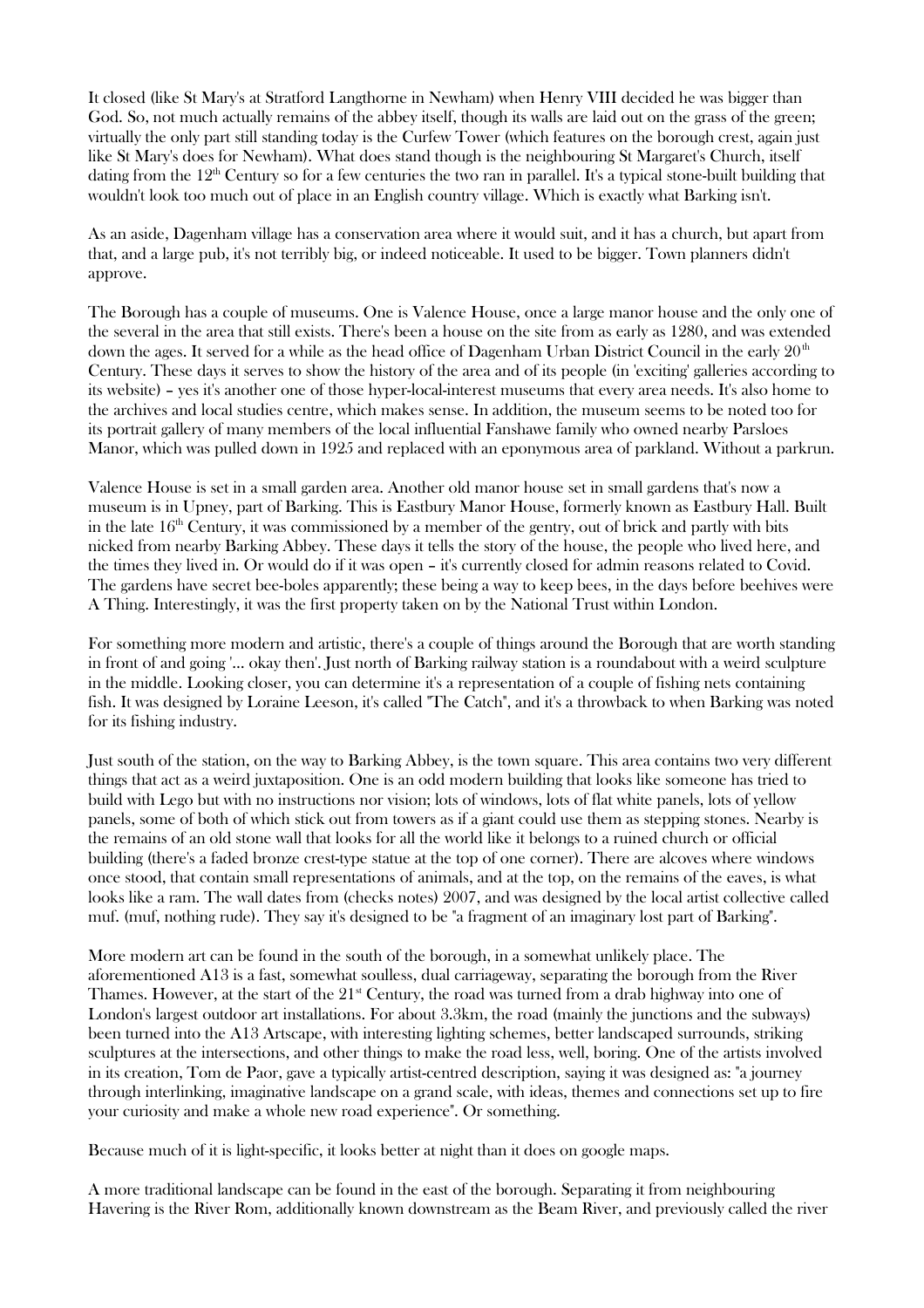Markditch, reflecting its boundary status (between Dagenham and Hornchurch, which in a sense it still is. It was renamed the Rom because of the town of Romford – the wide ford - , not the other way round. See also Cambridge for a similar change). Anyway. The river passes along the edge of several country parks and nature reserves, including Eastbrookend Country Park, The Chase Nature Reserve, and Beam Valley Country Park. The whole area covers just less than 300 hectares.

It's quite a modern creation – it had been wasteland and derelict ex-industrial land until the mid 1990s (mainly gravel pits) – but was landscaped and covered with small trees, some of which are quite unusual due to the area's dry, acidic, soils. It's a very popular area for birds, and therefore birdwatching, but there's also evidence of human habitation stretching back to the Roman age.

Just before we leave this place, a couple of other small points of interest. Firstly, Barking was the site of the worst ever shipping disaster in territorial waters. This was in September 1878, when the SS Princess Alice sank with the loss about about 600 deaths. It was returning to London from a coastal trip with 800 passengers when, just off the coast at Barking, it collided with a cargo ship carrying coal, broke in two, and pretty much sank there and then – you can infer the vast majority of people on board … didn't survive. The fallout was an improvement in the way the river was policed and in the way events with mass deaths were handled. There's a mural commemorating the event on River Road, a fairly ugly road with industrial and warehouse type complexes, but the mural itself is close to the entrance to Barking Creek Park, a small area of grassland on the edge of the River Thames and one which provides interesting views over the mud banks, the Barking Creek flood barrier, and over to the boroughs of Greenwich and Bexley on the far side of the Thames.

The other concerns music. I've mentioned other boroughs with iconic music venues, and this one is no different. Between Barking and Dagenham stands the Roundhouse public house. It's got a very apt name, having been built in the mid-1930s on a road junction, and the walls of the pub curve around in line with the junction rather than being sharply square. It's got a very art-deco type feel, with otherwise plain cream walls and a small tower.

However it was in the 1960s and 1970s (obviously) when the pub came to the fore as a notable music hotspot. Here, though, the genre of music in question was rock, and associated subgenres. Bands such as Deep Purple, T Rex, Status Quo, and Queen performed here, as did Led Zeppelin, presumably when Chislehurst Caves were unavailable.

The pub is still used as a venue today, although it's diversified from rock music and now plays host also to, amongst other things, boxing shows and comedy nights. And, hooping back to the start of my commentary on this borough, the road just behind it used to be the car park but is now a small housing association street named after local poet and musician Billy Bragg.

There's very definitely a strong musical heritage in the outer boroughs of London, from Croydon's dubstep to Enfield's blues, to here. And while I'm only going mention it in passing, we can continue the theme in the last borough on the list, with a different genre entirely. As they say: {rave beats} "Mega mega white thing, mega mega white thing. So many things to see and do in the tube hole true blonde going back to ..."

## {section-dividing musical ident}

Now. If we're going to be absolutely picky and semantic about this, the tube, the London Underground, doesn't actually go to Romford. The end of the District Line is in the London Borough of Havering, yes, but it goes to the southern side, to Upminster. But I'm guessing that as the electronic dance act Underworld, the ones responsible for the track "Born Slippy .NUXX" which was an inescapable tune in my early 20s, come from Romford, it was just a bit of poetic license. And as the lyrics are alleged to have been written as a testament to what happens when you go out on the lash in London, I guess you should be grateful you even end up in Havering, and not, say, Hillingdon. Both large boroughs that begin with an H, on the edge of London, noone'll notice the difference …

#### Anyway.

Havering is the most easterly of the London Boroughs. Indeed only four boroughs have any land at all east of its westernmost point (in Hainault Forest) – Redbridge, Barking & Dagenham, Bexley, and Bromley, and Redbridge's is only very marginal. It's also the most … uhm, how shall we say this … Jess from Jess Travels will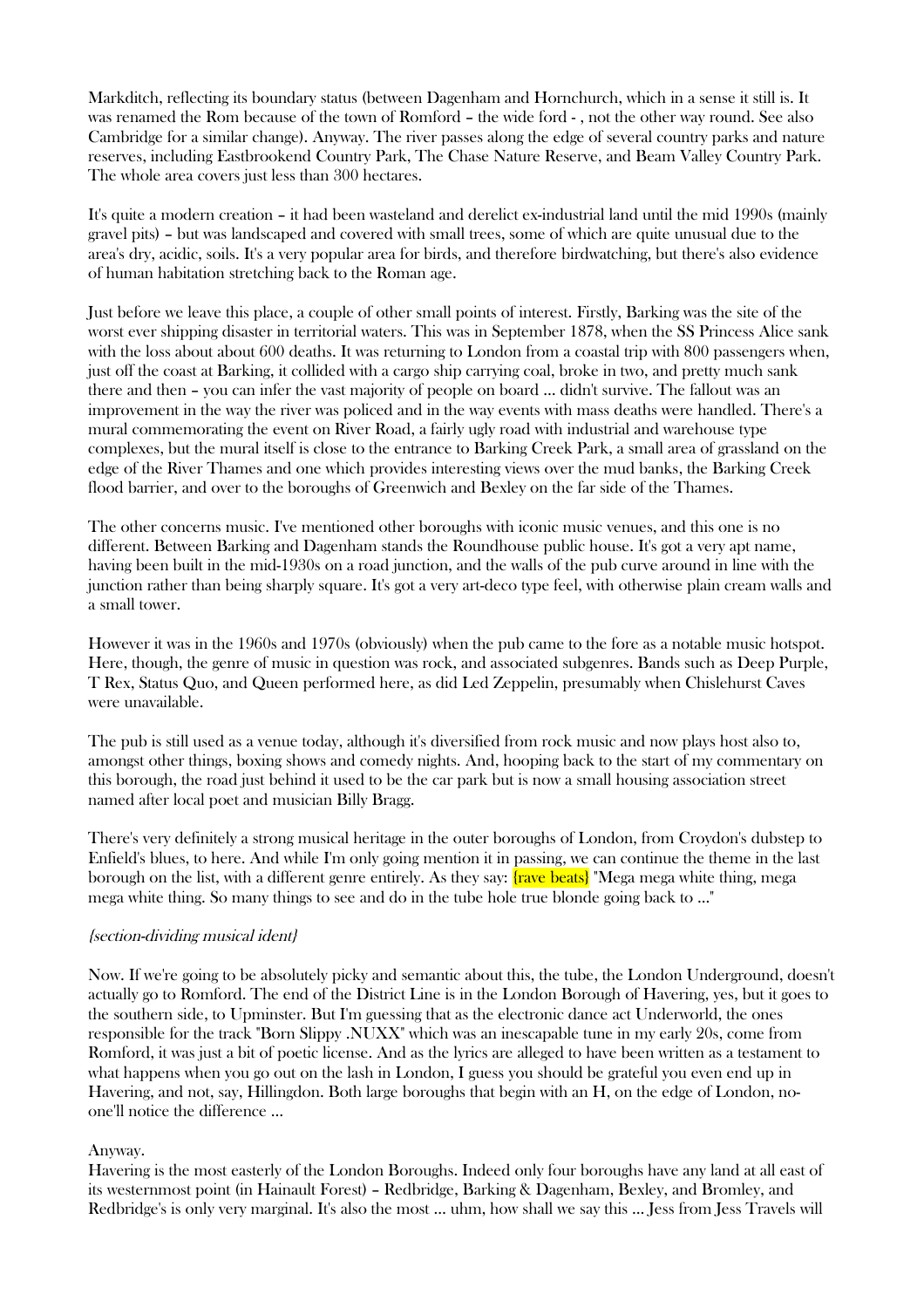put this more succinctly in a moment, but, for example, of all the London Boroughs, Havering has highest proportion of residents born in the UK (at about 90%), and stats on the Hidden London website state the Upminster ward specifically is over 90% White British, one of the highest (although still lower than places like Kirkby-in-Ashfield in Nottinghamshire, where I used to live), and 75% of people in the ward profess to being some flavour of Christian, which is the highest anywhere in London.

I don't know if I've ever been to Havering. Sometime in the early 2000s I remember going with my old social group to a house party somewhere down there, and I'm sure we got off the M25 at J28. However I don't recall much about the specific details. The home-made punch packed quite a bit of punch. I know this because I saw it being made. And still drank it.

One person who knows more than me is Jess, from Jess Travels. Because she lives there.

# {Jess – Jess Travels}

Hello, I'm Jess, and since 2003 I've lived in the London Borough of Havering. Havering is in East London, it has a population of about 260,000 and it's mostly suburban. It's also predominantly white, and Conservative. I used to live in the London Borough of Redbridge, which is one of the neighbouring boroughs, and that was much more diverse. That's not say that Romford and Havering doesn't have some diversity. Romford especially, which is the main town, has a good mixture of different cultures, but yeh, not the same as its two neighbouring boroughs: Barking & Dagenham, and Redbridge.

So. Romford is a historic market town. The market was established in 1247, so it's very old, and it's not one of these little quaint, cutesy markets that you might get in a cute country village, it's a much more brash, in-yourface, people shouting at you to buy their apples and pears type of market. So, you know, it's worth visiting I think if you're in the area.

Romford is also famous for its nightlife, although that's something I enjoyed when I was a teenager, and not so much now. But it is something that people travel to Romford for; is its nightclubs and bars and there's quite a few pubs as well. There's a couple of nice pubs but the clubs are not the places that I really hang out any more, but it might be, you know, something some people enjoy.

I'd say my favourite place in Havering is Bedfords Park. Havering in general has quite a lot of green spaces. I'm actually kind of on the edge of Havering in Romford, so it feels more like a city here, whereas the majority of Havering is actually quite green and quite suburban. Bedfords Park is definitely the best park, in my opinion. It's a nature reserve, and there's wild deer, and it's just very pretty, and you can get some really great views of London, so there's a lookout point and you can see The Shard, and Canary Wharf, all the way into Central London basically, so that's pretty cool.

Another thing that I'm going to mention that's a bit more niche, but it's one of my favourite things actually, there is a place called Romford Garden Suburb, and this is actually in Gidea Park, which is not far from Romford, and this is a housing development that started in about 1910, and about a hundred different architects worked on the homes, and basically each home is different. They're all really lovely houses. Each one is different, and there was like a competition at the time for like 'best architecture', 'best detached house' things like that. There's a lot more to it, which I won't go into now, but if you google 'Romford Garden Suburb' you can find out about this housing development. At the time, the homes were sold above asking price, for about £250 to £500, which was obviously a lot more than the normal asking price at the time, but seems measly today. A lot of these homes will be worth near a million, if not more. So, because I'm quite nosey and like looking at people's houses, this is perfect for me. I like going on walks around that area. Every time I go on a little walk that way I spot a new house that I hadn't quite noticed before, or a new detail on a house. So it's great if you like, if you're interested in architecture. And being nosey at people's homes. {giggles} And there's a nearby park called Raphael's Park that is also a nice park in Havering. So if you want to see that you need to go to Gidea Park, and if you Google the Romford Garden Suburb, all of these homes are called exhibition homes, even though people do live in them now, and there's a good Wikipedia entry that tells you some of the names of the streets that have some of these homes on, and particular houses that won prizes. Some of them are, like, Grade II Listed buildings now.

So yeh, that's my kind of niche Havering Thing To See, and I hope that's given you a few ideas of things to do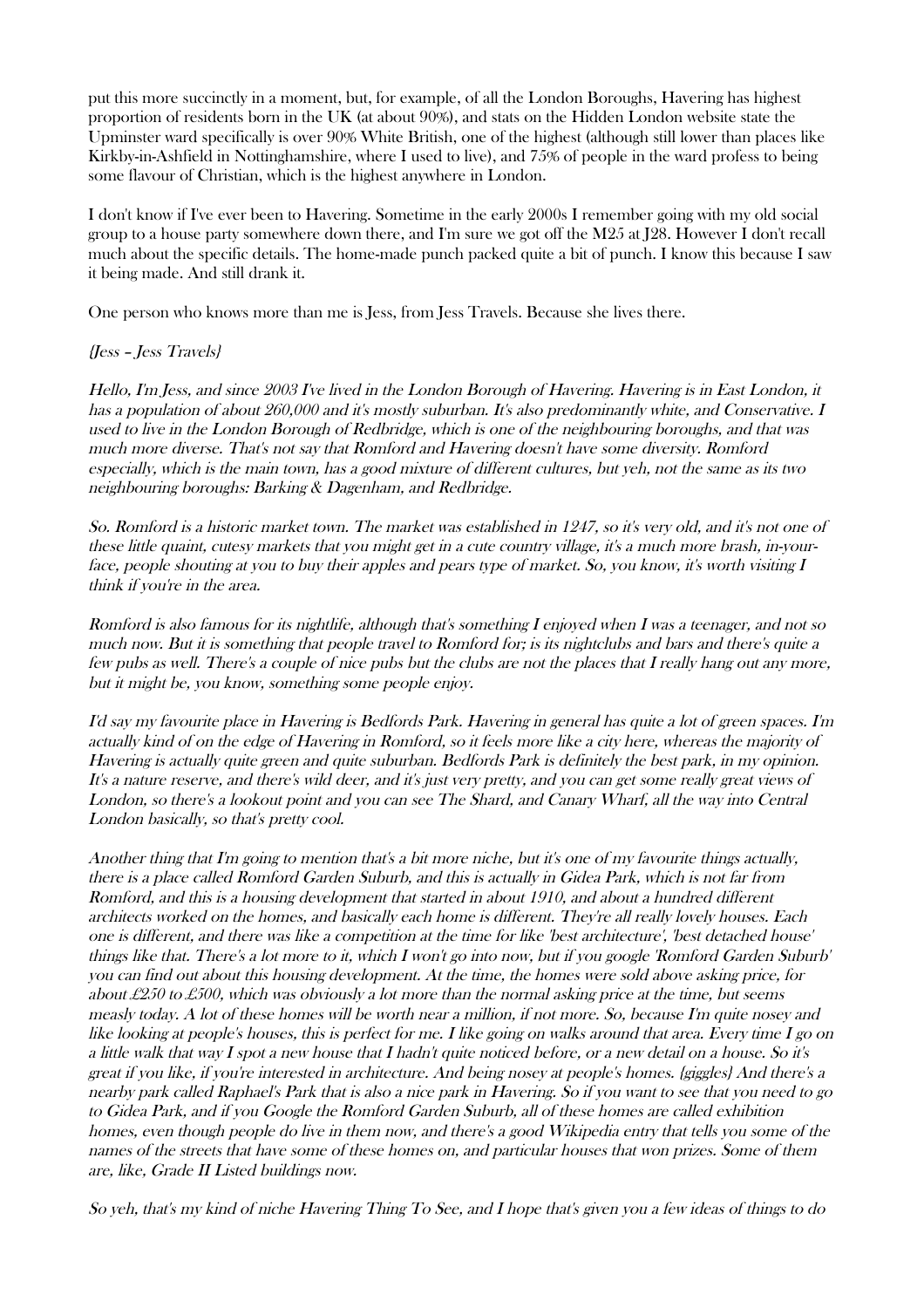here. It's not the best borough in London I'm sure, I'm sure there's better ones, I'm not going to big it up too much, but there are interesting things for sure.

}

Okay, so Jess has taken you round the parks and the, uhm, houses, what else can we find. Well, there's a couple of interesting bits of street art. At Rainham, on the shore of the River Thames, is an interesting statue about 4½ metres tall, and made of a framework of steel. It's in the form of someone wearing a full diving suit – it's even called 'The Diver: Regeneration' – and at high tide it gets partially (or even completely, depending on the tide) submerged. It's by a local sculptor, John Kaufman, and was created and erected in 2000. It represents working men, especially those in difficult environments. He chose a diver to honour his grandfather, who in the early  $20<sup>th</sup>$  century had worked at the London docks as a diver / engineer.

Harold Wood has two minor artworks of intrigue, and yes that's a suburb name, not a bloke. In the centre of town, just on the other side of Hilldene Avenue from the main shops, is a small mural that encourages recycling. It's 8 metres long by around 2½ metres high, made from 70% recycled or re-salvaged materials, and was designed in 2003 by local collective Living Space Arts. It's here because at the time, the area was reported to have the lowest recycling rate in London. It's quite a stark mosaic, featuring on one side an industrial landscape, the radioactivity symbol, and representations of smoke and pollution, while on the other a much greener and more natural landscape complete with a large fern, clear skies, fish, and a starry night.

Continuing the environmental theme here, across the country, Sustrans (a walking and cycling charity who are noted for the creation of long distance cycle-routes, often along dead railway lines) have installed trios of sculptures of local personalities near to park benches. The idea being you go for a walk, stop to rest on a bench, and ponder the legacy of the people depicted. While there's several across London as a whole, the ones in Central Park, Harold Wood, include a rare physical appearance of King Henry VIII, who used to go hunting in the area and owned property here. He probably did both in a lot of what are now the London suburbs, but Havering seem to want to claim him as their own. Here, his neighbours are Harry Eccleston, who lived nearby and who designed the first banknotes in England (1970) to feature people, and Dick Bouchard, who founded Romford Drum & Trumpet Corps, a youth military-style marching band. Quite an eclectic mix.

Off the A13, again, there's four slightly odd metallic towers across two successive junctions, about 12m high, lined with LEDs. These are the Litmus Towers, designed by Jason Bruges, a London-based artist, designer, and architect. They show numbers, and while they may appear random, they do have a purpose. One shows light levels at Tilbury, its neighbour shows the tide levels. At the other junction, one stands next to a wind turbine and reports its generated power, while the other monitors traffic numbers entering Rainham. The idea behind these towers is to allow people driving past, people walking past, to get more of a sense of the environment they're in, rather than just passing through. So now you know.

For a different sort of entertainment, Romford is home to one of the last two surviving greyhound stadiums in London (the other's in Bexley, but I'd say there was more to do in Havering!). I mention this fact partly because I've talked about two now-demolished ones elsewhere in London (in Walthamstow and Wimbledon), and this kind of demonstrates how popular greyhound racing used to be – there used to be 33 in London alone, now there are only 24 in the whole of Great Britain. I also mention it because, remember I started by talking about Underworld? They said that some of the tracks from their wonderfully-titled fourth album 'Second Toughest In the Infants', including the referenced Born Slippy, were named after dogs who ran here on one of Underworld's visits to the stadium. I guess when you make electronic dance rave type music, you can call your tracks whatever you like, it's not that it matters. Not sure what New Order's excuse is, though.

If you fancy something gentler, Upminster is noted for having a traditional windmill. Built in 1803, it's a listed building that served as a corn mill until the 1930s before being somewhat gutted and left to rot. Fortunately for historians and visitors, it's now owned by a preservation trust, who are currently trying to restore the mill to working order. It's just under 16m tall, with four sails, each individual sail being around 10m in length. The windmill, like Havering itself I guess, is mostly white. Curiously, it stands in a large lawn, almost otherwise completely surrounded by residential housing, just outside Upminster town centre. In researching this podcast I also found out the music video to one of the songs that I listened to a lot when I was at University, 'Never Never' by The Assembly (Vince Clarke and Feargal Sharkey, both of whom have done other, bigger things), was filmed there. This struck me as odd until I realised Vince Clarke was born in what is now Redbridge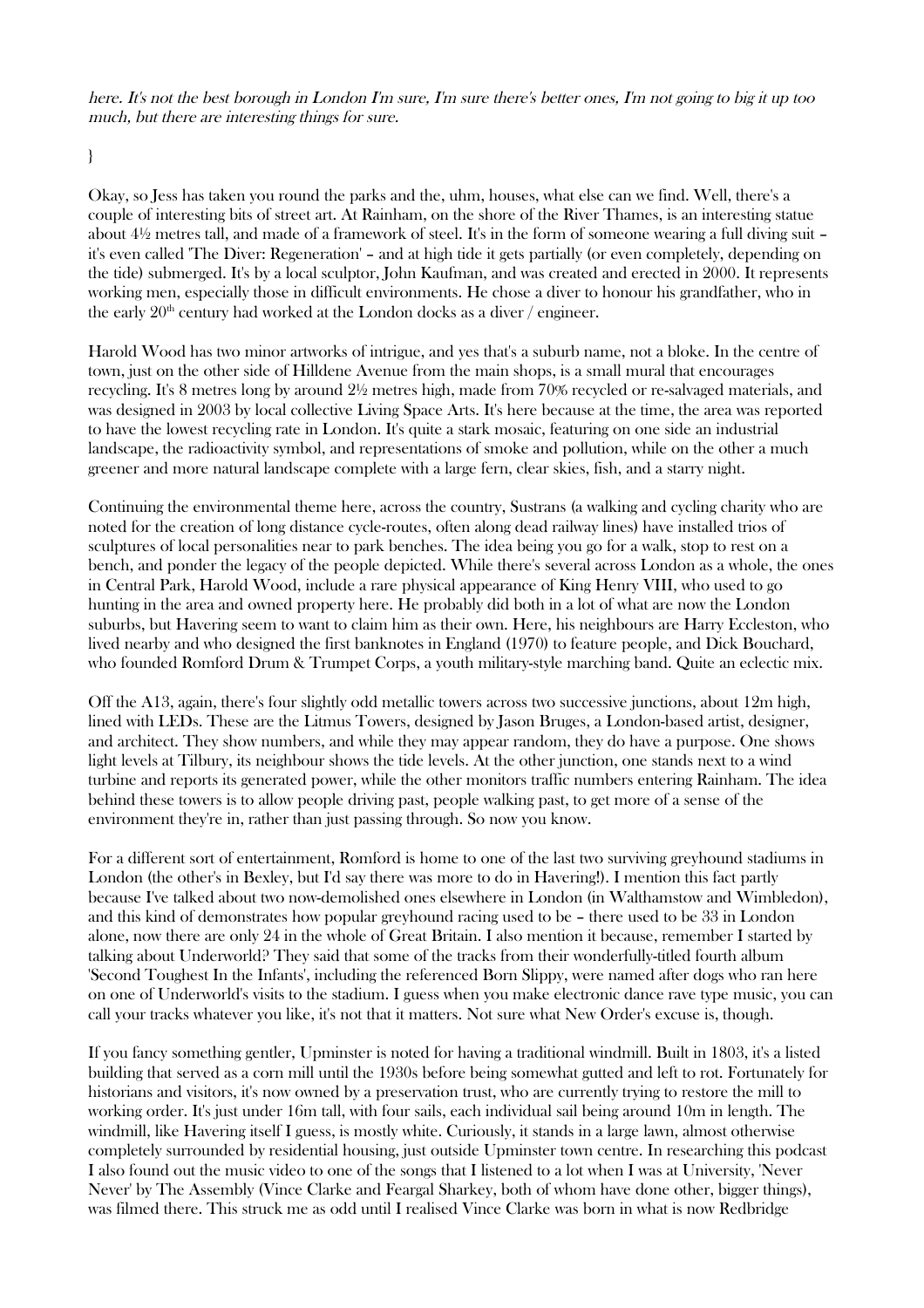Borough and grew up just over the current Essex border in Basildon, literally the next town along from Upminster.

Also agricultural, and also in Upminster, is the Upminster Tithe Barn. The building was built in the middle of the  $15<sup>th</sup>$  century, and is  $18x12m$  in area, and 45m high. It's a wooden box frame (oak, mainly), with a thatched roof, and is a very dark coloured structure. It's unclear what it was originally used for, probably the storage of grain, corn, and hay by its owners (originally Waltham Abbey, then the manor at Upminster Hall), but it seems to have remained in some kind of agricultural use even after the local council took ownership in 1937.

These days its another one of those hyper-local museums, called, confusingly, the Museum of Nostalgia. To be specific, it's a museum dedicated to the history of domestic life, focusing on agriculture. Their website says they believe they hold around 14,500 artefacts of domestic and agricultural use, ranging from Roman times to the present day. Niche.

My final observation about Upminster is its name. The 'up' could either refer to high ground, or be a hierarchical component to the other element – 'minster'. The Church of St Lawrence, the minster in question, was built in the  $13<sup>th</sup>$  Century, though there had been a notable religious building here since at least the Norman Conquest, and the town is named after it. Apart from its age, and churches that old have a tendency to be pretty cool places, in more than one way, it's notable for being the location of the first accurate measurement of the speed of sound.

In 1709, scientist and local rector William Derham (so it may well have been 'his' church) stood on the church tower here, and with the aid of a telescope and regular pendulum, tracked how long after seeing a distant gun being fired he heard its blast. Given the guns were fired from specific places whose distances were known pretty accurately – including other churches -, he used the same triangulation skills used over half a century later in Hounslow (see kids, maths is useful in the real world) to calculate the speed the sound had travelled. He calculated the speed at 1,072 Parisian Feet per second (a distance I was not previously aware of, and one I trust I never hear of again); one Parisian Foot is (not on OnlyFans) 325mm, so this works out at 348.4 m/s. Modern calculations state the speed of sound is 343.2 m/s. So, that's pretty close. Also, this assumes standard temperature of 20°C. It's not clear from the references what time of year he did this – the speed of sound is quicker on a warmer day, so 348 m/s is the speed at around 29°C. Assuming perfect conditions. Terms and conditions apply. The value of your speed of sound may go down as well as up with market conditions.

So, Havering. Jess said "It's not the best borough in London I'm sure, I'm sure there's better ones". Well, it's not my place to rank the boroughs, but Havering doesn't seem that bad. I mean, it's obviously not Camden. Your Mileage May Vary on whether that's a good thing. Equally, it's not, I don't know, Sutton or Bexley.

## {standard section separation jingle}

Well that's about all for this pod. Which is just as well as I've had so many issues recording it. And it's time to bid farewell to this whistlestop tour of those boroughs of London people don't generally go to. What have we learned? There's a lot more open space than perhaps you realise, also some very large manor houses. Every borough has something cultural and historic to note, and every borough is interesting, and most of them have a Parkrun, although I'll grant you some boroughs are evidently less … worthy of an overnight stop than others.

But what would I say is the most underrated borough? Good question, but probably overall I'd have to say {some kind of tense music} Bromley. It just seems to have a lot more of interest in it than you might expect. Other boroughs worth the journey I'd say include Hillingdon, Brent, Ealing, and Waltham Forest. I don't wish to incur the wrath of Londoners by talking about the borough I found least reason to visit, but let's face it, Wandsworth was never in the running for Most Underrated Borough.

A bit of housekeeping: I'd like to give a shoutout to Steph and Ange, the hosts of the 'All The Shit I've Learned Abroad' podcast, ostensibly because they gave me a shoutout in their recent 2022 Travel Resolutions episode. Also they suggested they should be exploring their hometowns more. Well, here you go. :D I'd also like to mention two tweeps: SGSwritereditor and 0rangelic, for subscribing to my Patreon, details of which are in my end credits. I know I don't offer much in return for your faith, but I really appreciate it. I would say it pays for my beer, but let's be honest, it doesn't.